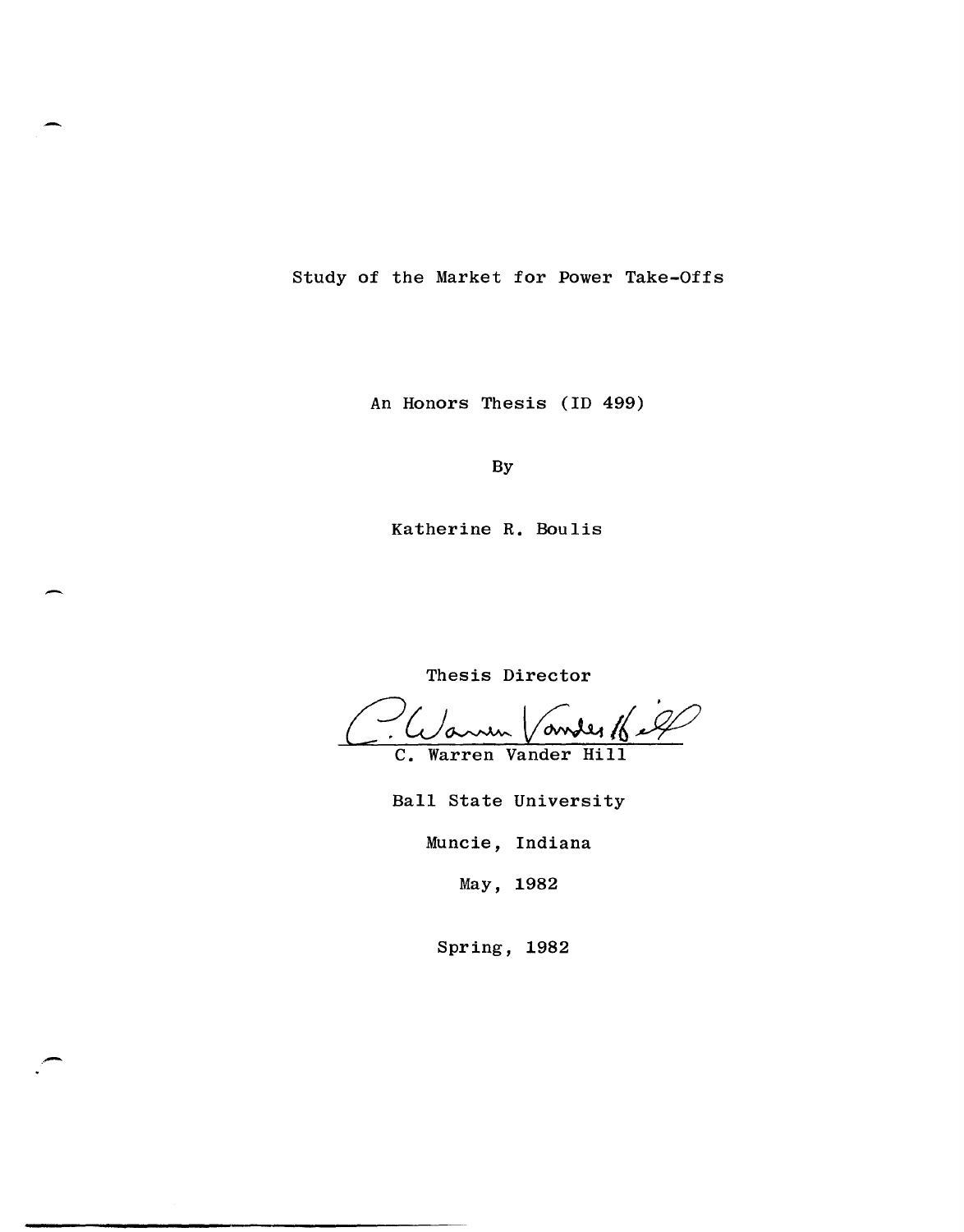# Expediant de Contexte de Contexte de Contexte de Contexte de Contexte de Contexte de Contexte de Contexte de Contexte de Contexte de Contexte de Contexte de Contexte de Contexte de Contexte de Contexte de Contexte de Conte

|                                 | Page            |
|---------------------------------|-----------------|
| Objectives of the Study         | $\mathbf 1$     |
| Conduct of the Study            | $\overline{2}$  |
| Product Description             | $\overline{3}$  |
| Competition                     | 4               |
| Major Market Segments           | 8               |
| Size of Market                  | 10              |
| Nature of the Purchase Decision | 12 <sup>2</sup> |
| Strengths/Weaknesses            | 13              |
| Conclusion and Recommendation   | 15 <sub>2</sub> |
| Appendix A                      | 17              |
| Appendix B                      | 24              |
| Appendix C                      | 25              |
| Appendix D                      | 26              |

-

 $\sim$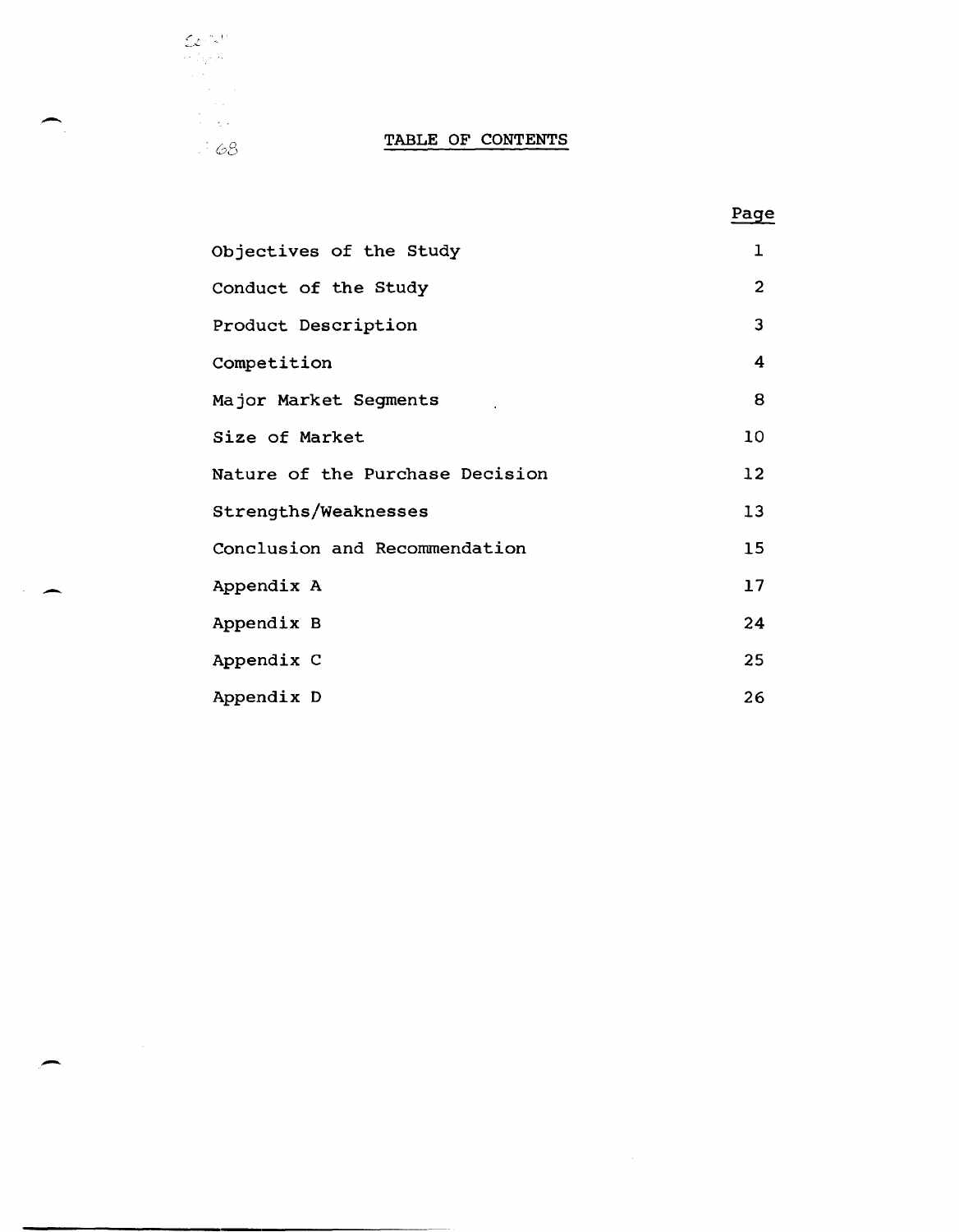#### OBJECTIVES OF THE STUDY

The power take-off market was studied to determine opportunities for product development in this market and to obtain the following information:

1. What are the major market applications?

2. Who are the major competitors in the power take-off market?

3. What is the pricing structure of the market?

4. What is the current power take-off market size?

5. What are the major factors involved in the purchase decision?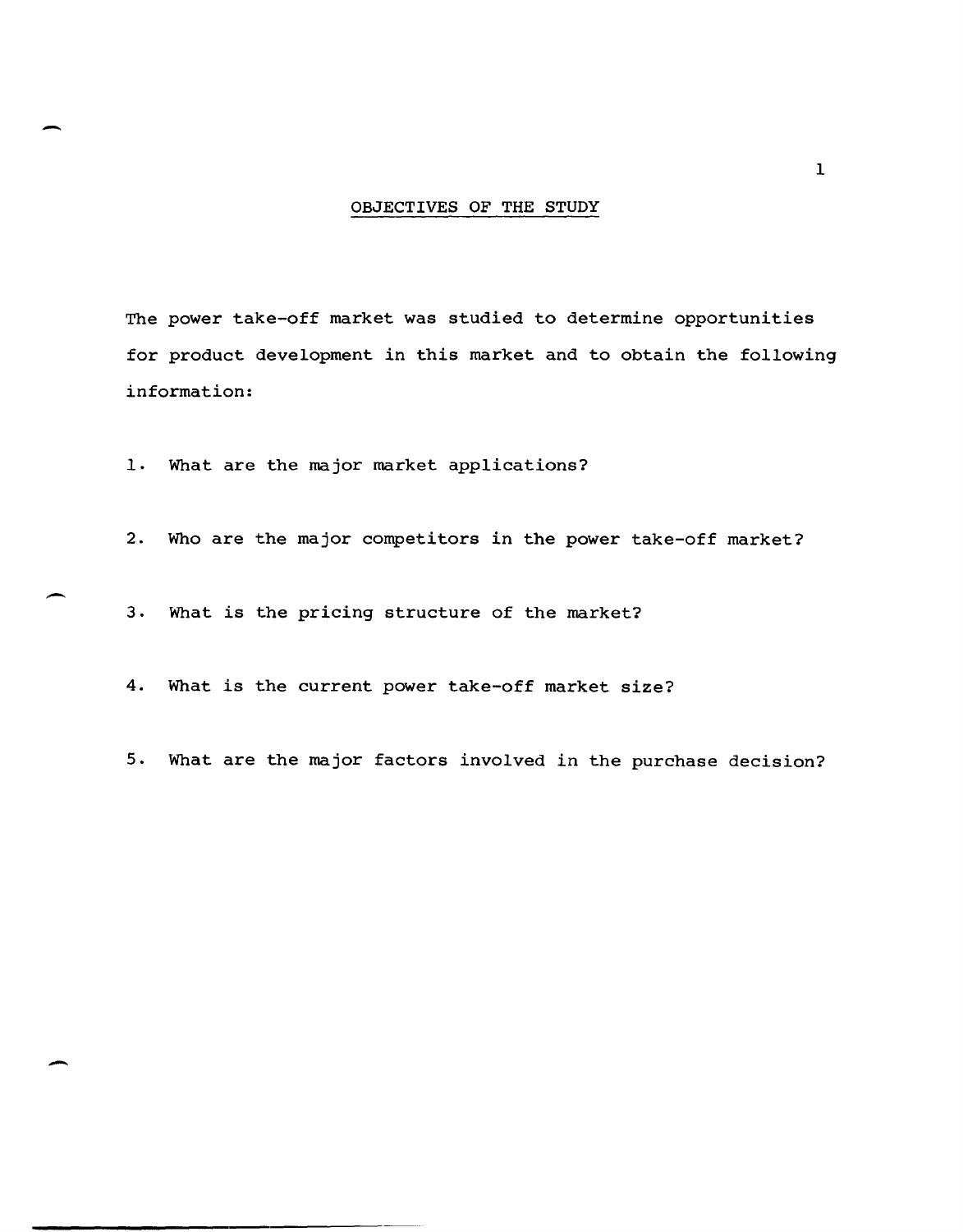#### CONDUCT OF THE STUDY

Personal or telephone interviews were conducted with the following respondents:

Number

of Persons/Firms

| Competing PTO Manufacturers and Distributors       | 5/3   |
|----------------------------------------------------|-------|
| Diesel Engine Manufacturers, Prospective Customers | 28/15 |
| Diesel Engine Distributors, Prospective Customers  | 12/12 |
| Pump Drive Manufacturers                           | 7/7   |
| Total Contacts                                     | 52/37 |

Requests for sales literature were made to over 100 diesel engine manufacturers. Telephone interviews were then made with selected manufacturers (Appendix A).

Two personal visits were made by John Miller, Merle Coy, and Kathy Boulis to two prospective customers.

Telephone interviews with competitors were made by Kathy Boulis as a student from Ball State University performing a research assign ment and as a market analyst from Warner Gear.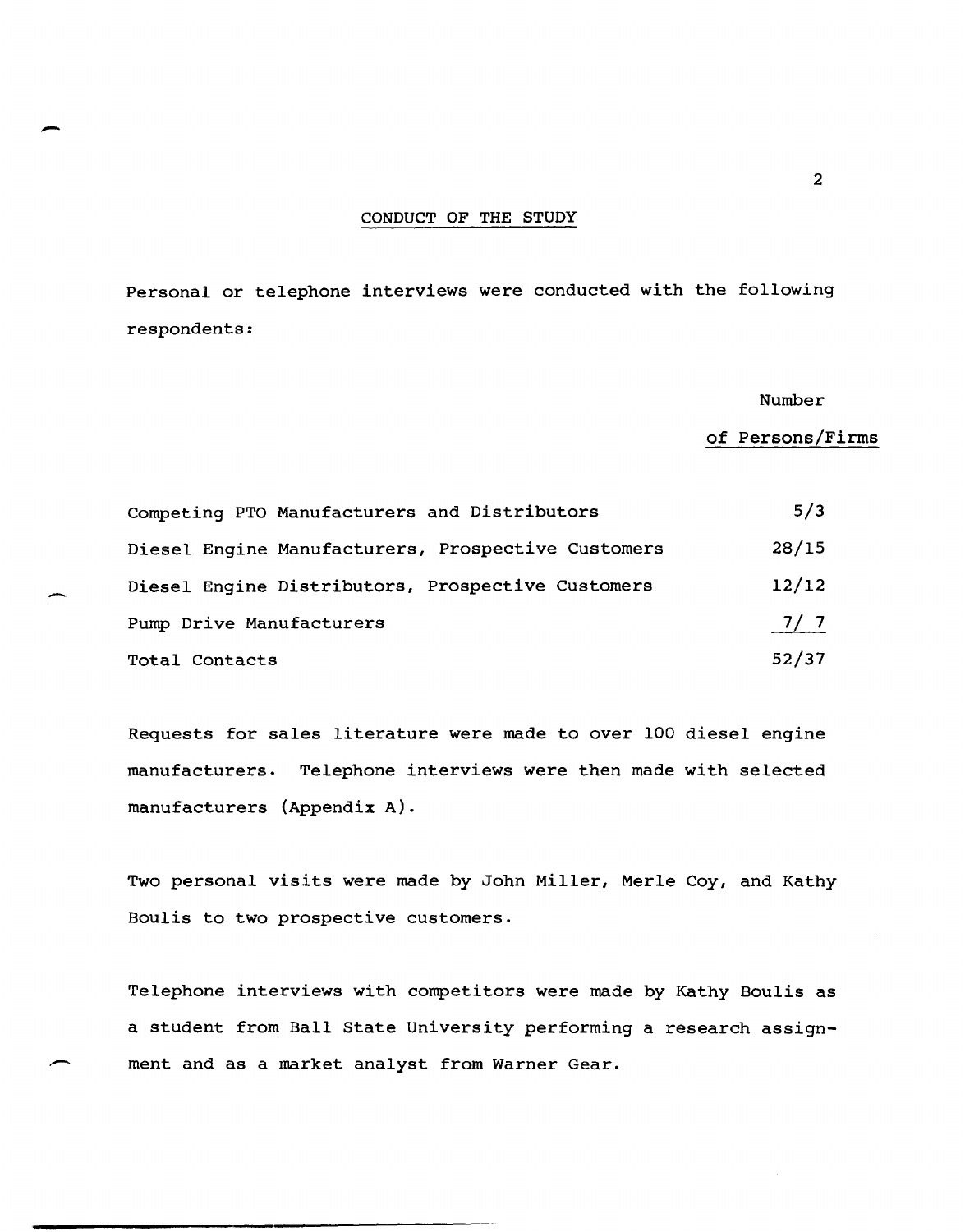#### PRODUCT DESCRIPTION

The basic function provided by the PTO is to transmit power from an engine to an implement via mechanical and hydrostatic means while providing the ability to selectively disengage the power. This is essentially the function served by a clutch in mobile vehicles.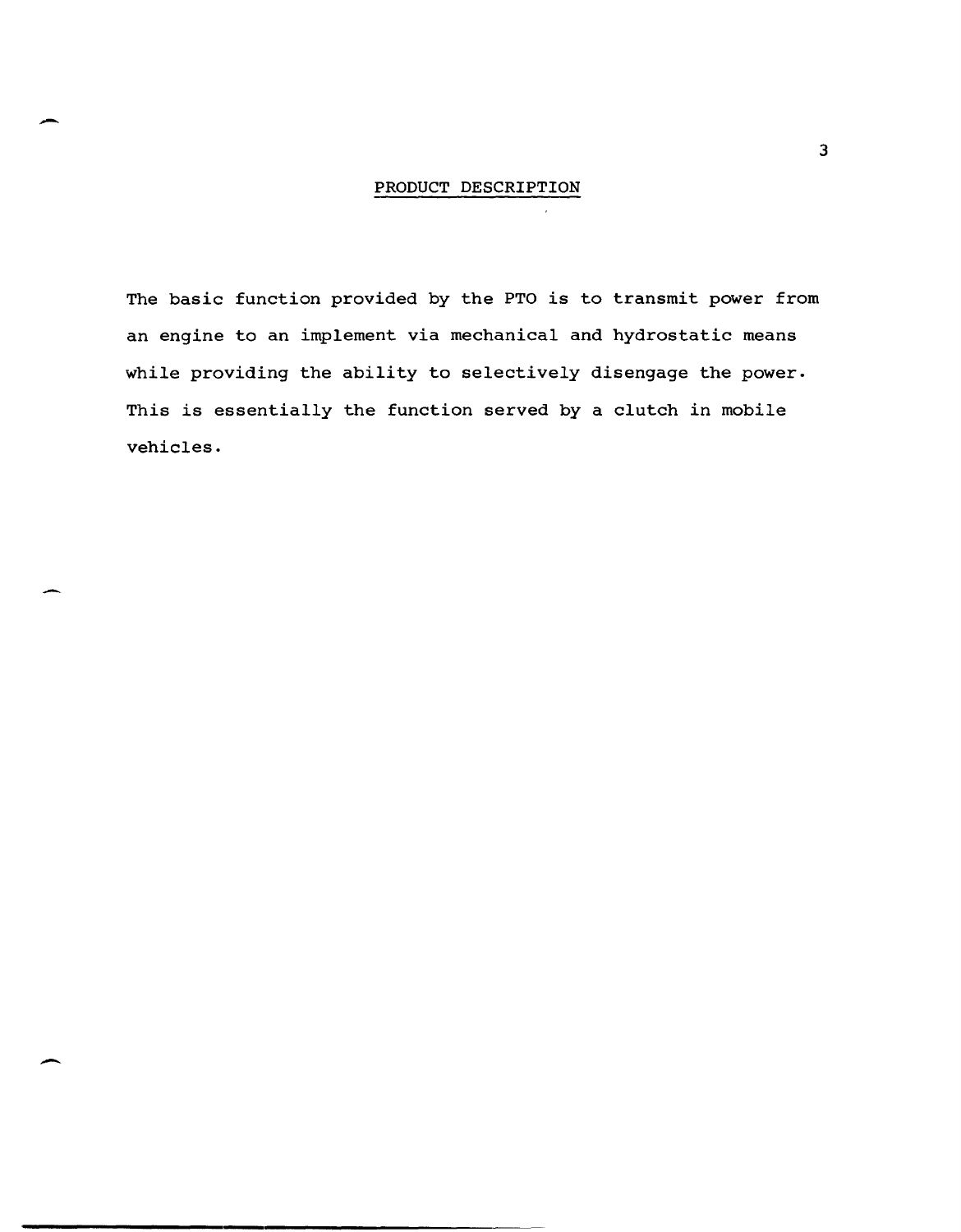#### COMPETITION

Total sales for the 1981 power take-off market were \$18 million. Twin Disc and Rockford Division account for approximately 90% of all power take-off sales. The only other competitors are captive manufacturers. Minneapolis-Moline buys clutches for their power take-offs from Twin Disc, while Caterpillar manufactures their own units.

It is generally felt that Twin Disc is the leading competitor, but very little product differentiation exists between Rockford and Twin Disc. It appears that the Rockford and Twin Disc product line are interchangeable and the primary purchase determinants are dependent upon price, availability, and the number of models required to satisfy a broad range of market requirements which translate into inventory costs.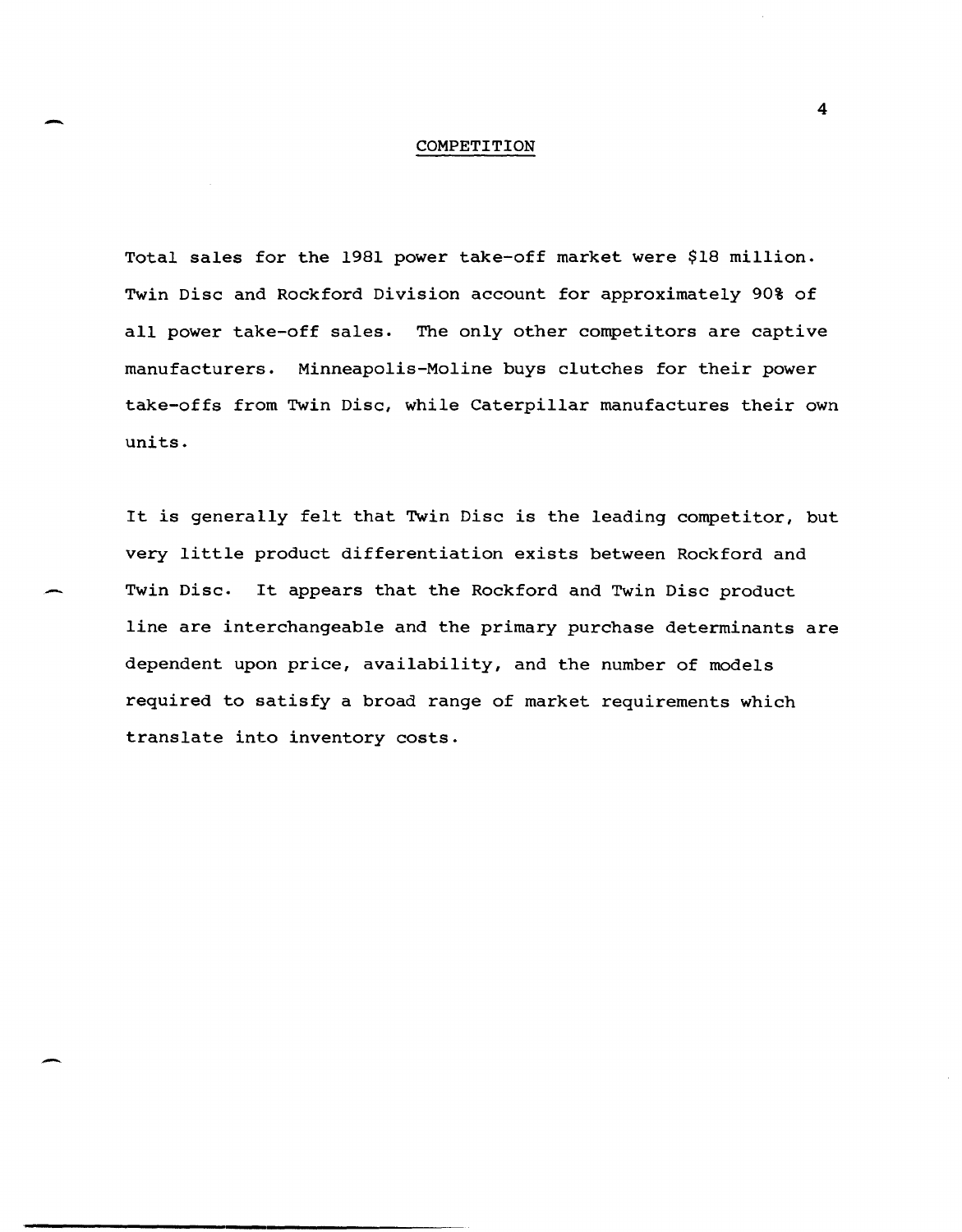#### COMPETITON (Continued)

-

 $\overline{\phantom{0}}$ 

-

#### TWIN DISC, INC.

Twin Disc power take-offs can be used for either side-load or in-line drive applications. Twin Disc manufactures power takeoffs with clutches from single plate 6-1/2" to 14", double plate 11-1/2" to 18", and triple plate 14" to 21". They can be used for front or flywheel mount applications. The Twin Disc distribution network consists of 25 large distributors in the United States, four sales offices, and an inside sales force. Major customers of Twin Disc for power take-off sales are Arrow Speciality, Caterpillar Tractor, Cummins Engines, Detroit Diesel, and Waukesha Engines. A Twin Disc source feels that these customers prefer Twin Disc power take-offs because of the serviceability, quality, and low failure rates (as low as .5%). Their products are well engineered, and they have been in the business for 35 to 40 years. "Between you and me, Rockford's units in the smaller range are identical to ours, absolutely identical. I almost couldn't tell the difference."

Their total PTO sales for 1981 were approximately \$10 million. From sources at Twin Disc, most Twin Disc PTO sales are in those units smaller than 18" clutch models. They divulged that \$2.5 million were received in sales from the 6-1/2" to the 10" clutch PTO's.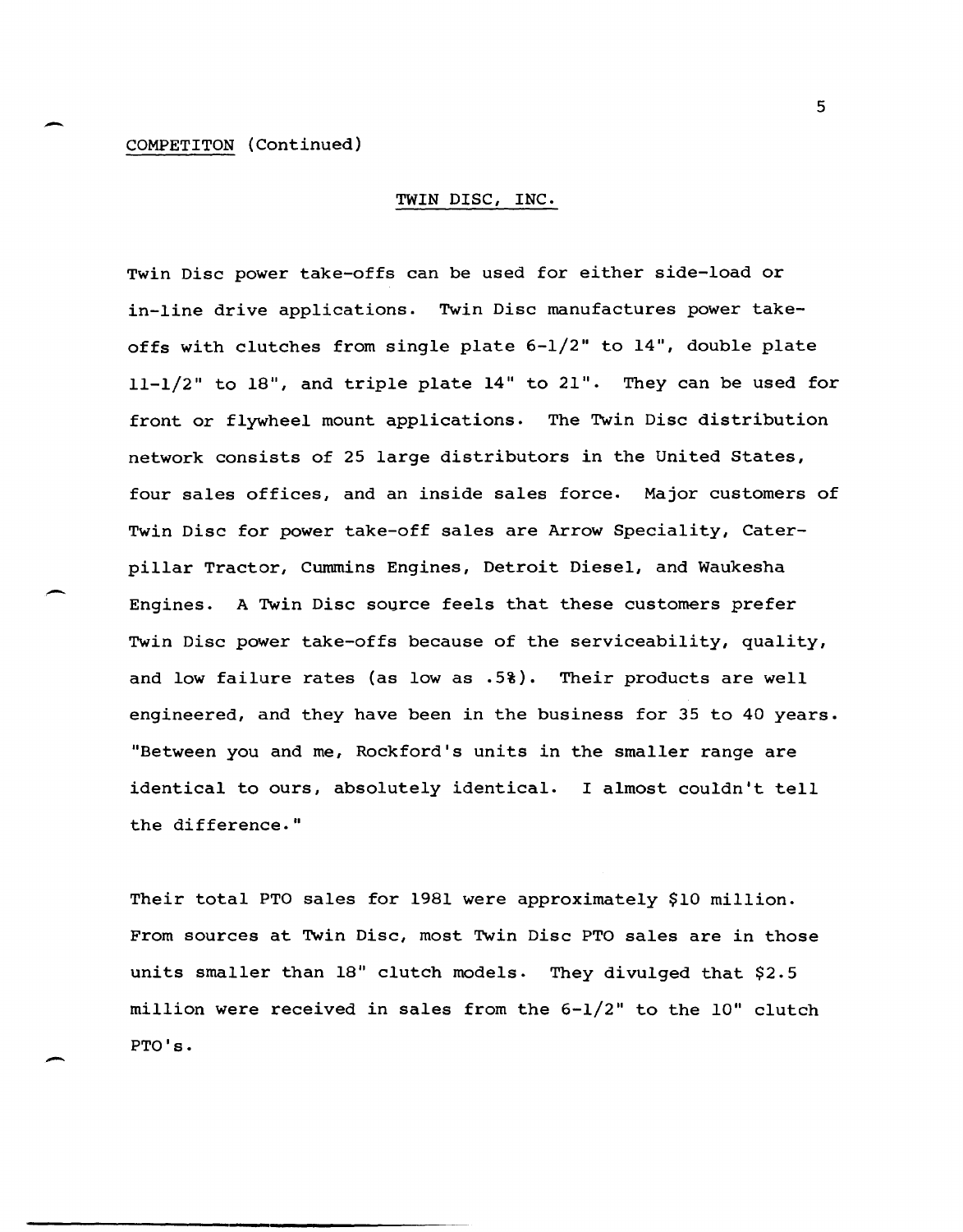COMPETITION (Continued)

 $\overline{\phantom{0}}$ 

-

#### ROCKFORD DIVISION

Rockford manufactures PTO's with taper roller bearings for sideload applications and with ball bearings for in-line drives. They are available with clutch sizes from single plate 6-1/2" to 14", double plate 8" to 18", and triple plate 14" to 21". They are sold through 52 distributors and an inside sales force. Major customers of Rockford Division are Deere, Detroit Diesel, and Ford Industrial Engines. A Rockford source feels that these customers prefer their products because of price and availability. The 1981 Rockford power take-off sales were \$8 million (Appendix B).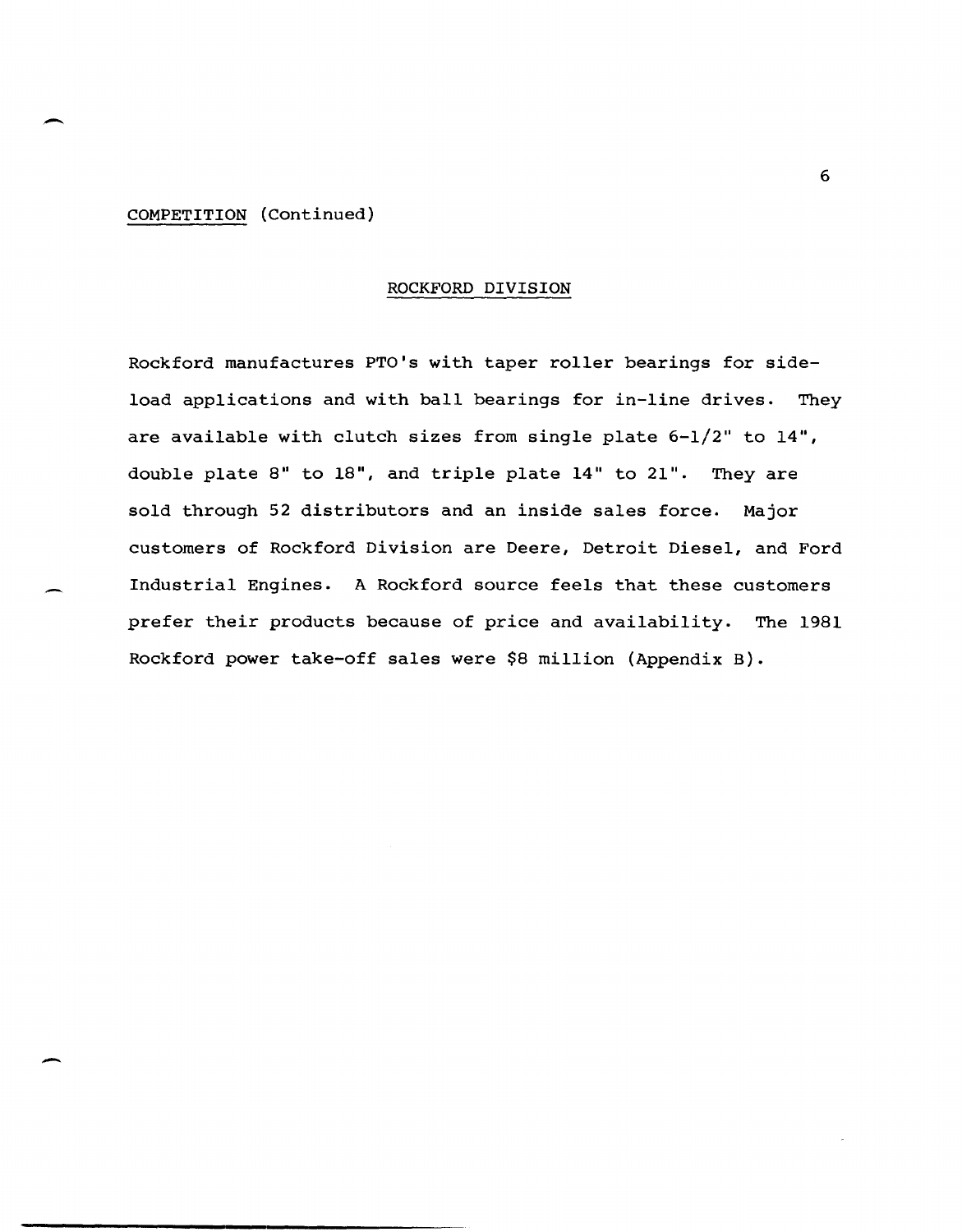#### COMPETITION (Continued)

-

--

-

#### PRODUCT COMPARISONS

There are many advantages to our power take-off design over a Rockford or Twin Disc, the latter two of which are essentially the same. Our PTO has five wet clutches and the ability to fit seven as opposed to having dry clutches. The self-adjusting clutch plates and the pressure lube system, respectively, help to reduce maintenance and sustain the life of the clutches. Twin Disc and Rockford PTO's are engaged by a hand lever at the side of the PTO. Our PTO uses a solenoid which lends remote accessibility. Competitor's PTO's are offered in clutch sizes of 6-1/2", 7-1/2", S", 10", 11-1/2", 14", IS", and 21". Our power take-off model can accommodate the amounts of torque handled by the  $6-1/2$ ",  $7-1/2$ ", S", 10", and 11-1/2" clutches. This greatly reduces inventory requirements. The Warner Gear PTO can obtain static torque ratings of up to 340 Ib-ft. We have a well-designed and versatile power take-off.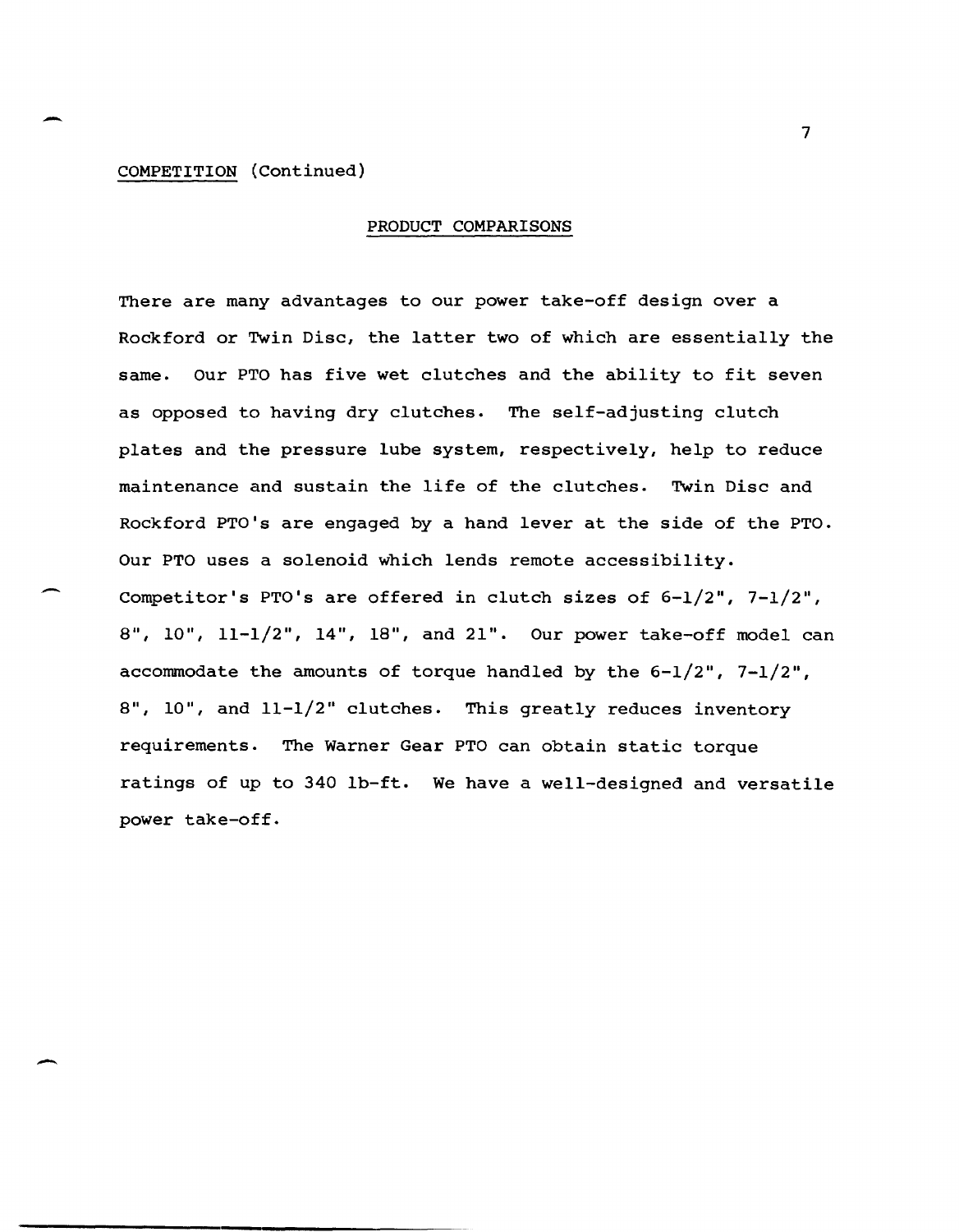#### MAJOR MARKET SEGMENTS

From oil fields to agricultural fields, from cranes to highway salt spreaders, from rock crushers to forestry chippers, power take-offs are used in a diversity of applications. We have classified five major market segments for power take-offs: marine, agriculture, oil fields, industrial and off-highway vehicles, and on-road vehicles.

#### Oil Field:

Power take-offs are presently used to power pumps or generators for oil exploration and oil well production. With the accelerated search for new oil and the expansion of present oil fields, the requirements for power take-offs in this industry should continue their upward climb.

#### Marine:

In the marine market, fishing boats and workboats use power takeoffs to drive auxiliary lines, pumps, winches, and other fishing and deck machinery. There is an unsatisfied need in this market for a power take-off that is packaged in a small envelope, remotely actuated and priced competitively. According to a Warner Gear distributor, prospective customers are currently improvising their PTO need with Warner Gear Series 71 marine transmissions.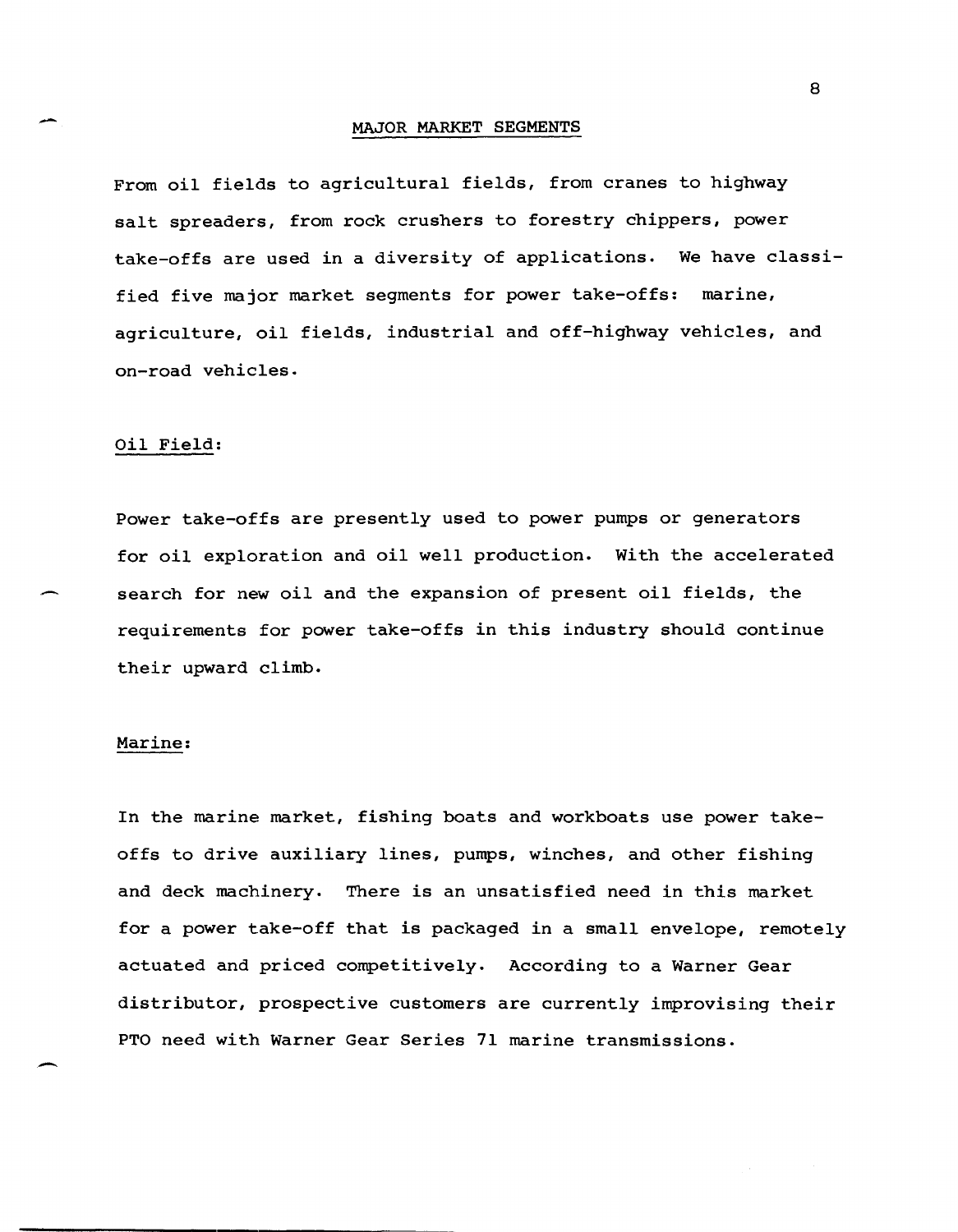#### Agriculture:

-

Irrigation systems, pumps, and drum mixers are some of the possible applications for power take-offs in the agricultural market. With the ever-increasing need for food production and interest in irrigation systems, power take-off sales should be affected positively.

#### Industrial and Off-Highway Vehicles:

Industrial uses for power take-offs include chippers for use in rock quarries, mining equipment, saw mills, fire pumps, and drum mixers. Off-highway vehicles using PTO's are forklift trucks, cranes, graders, pavers, and power shovels. Since power take-offs can be used on almost anything that has a mechanical drive, the high level of sales in this industry should continue.

#### On-Road Vehicles:

Crankshaft-mounted power take-offs are used on salt spreader trucks and refuse packer trucks. The PTO's presently in use are awkward to engage or disengage while the trucks are in motion. There is an unfilled need according to Muncie Power Products for a more easily disengageable power take-off in on-road vehicles.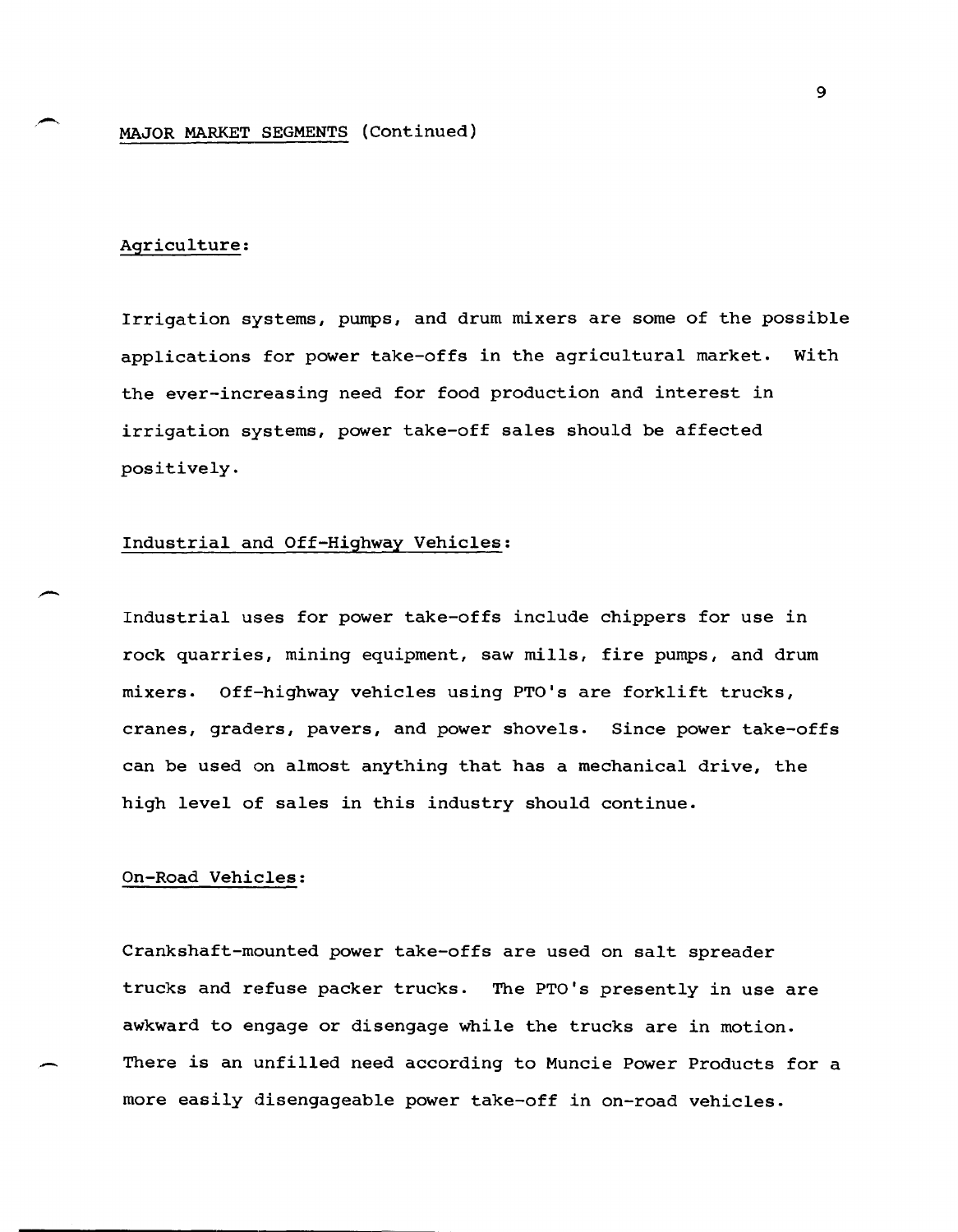#### SIZE OF MARKET

Rockford and Twin Disc power take-off sales totaled \$18 million in 1981. This information was supplied by direct sources at Twin Disc and Rockford. This does not include captive in-house production by Caterpillar and Minneapolis-Moline. Estimated market size in the recession year 1981 is \$20 million.

The purchasing information supplied by firms contacted was used as a reliable sample (Appendix C) to estimate market size in units for Rockford and Twin Disc. Estimated market size in the recession year 1981 is 33,000 power take-off units.

-

,-

#### 1981 Sales--Power Take-Offs

|                   | Units  | Dollars (000,000) |  |  |
|-------------------|--------|-------------------|--|--|
| Twin Disc         | 17,420 | \$10              |  |  |
| Rockford Division | 14,280 | 8                 |  |  |
| Other             | 1,300  | 2                 |  |  |
| Total             | 33,000 | \$20              |  |  |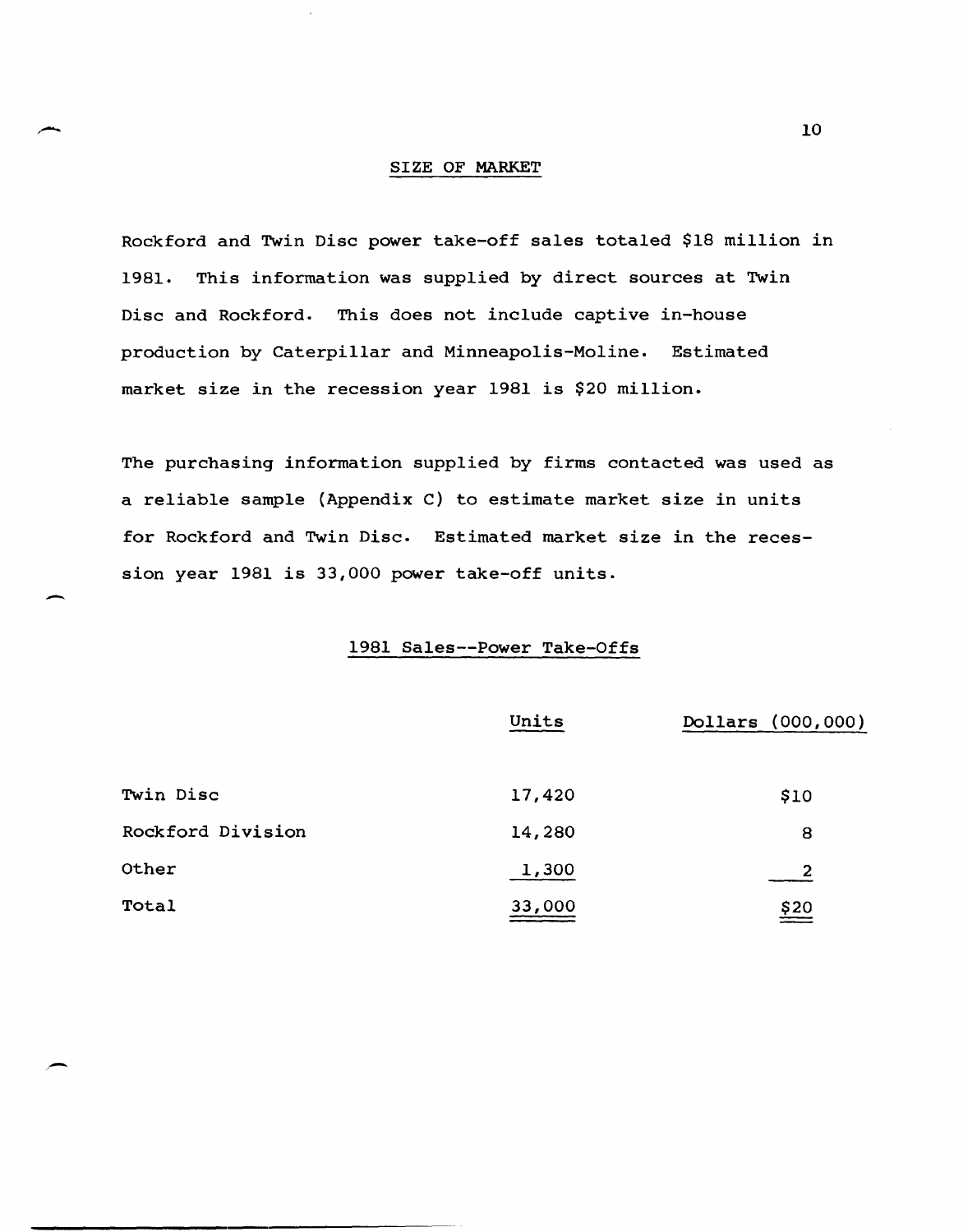# SIZE OF MARKET (Continued)

--

.-

Competitors Estimated Unit Sales Volume by Clutch Size--1981 (Based on Prices Charged to Distributors)

| Clutch Size      | Rockford | Twin Disc | Total           | Distribution &        |
|------------------|----------|-----------|-----------------|-----------------------|
| $6\frac{1}{2}$ " | 70       | 80        |                 |                       |
| $7 \frac{1}{2}$  | 2,690    | 3,200     | 150             | $\mathbf{I}$          |
| 8"               | 880      | 1,240     | 5,890           | 18<br>7               |
| 10"              | 7,830    | 9,600     | 2,120<br>17,430 |                       |
| $11 \t1/2"$      | 2,430    | 2,790     | 5,220           | 55<br>16              |
| 14"              | 380      | 510       | 890             |                       |
| Totals           | 14,280   | 17,420    | 31,700          | $\frac{3}{2}$<br>100% |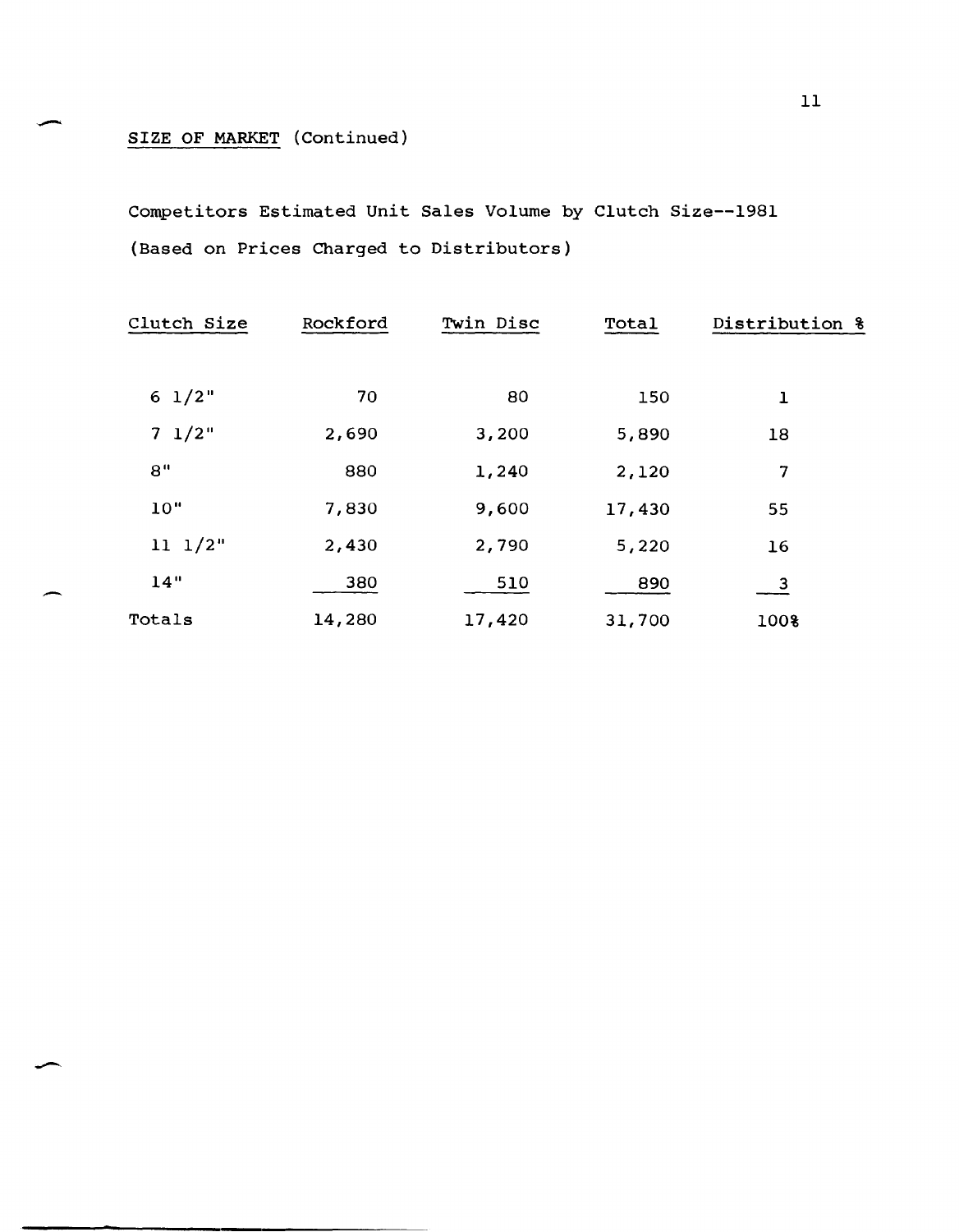#### NATURE OF THE PURCHASE DECISION

The purchase decision for power take-offs actually involves a number of different decisions. It is necessary to determine the following: the kind of engine that will be used, gas or diesel, and the size of the engine, horsepower and RPM's; the amount of torque to be handled by the clutch; whether the clutch will be engaged for long or short periods, and whether it will be engaged for continuous or intermittent operations; the amount of slippage when the clutch is engaged, and the frequency of reversals of load on the output shaft. Other factors of importance are the price, availability, customer specifications, and maintenance.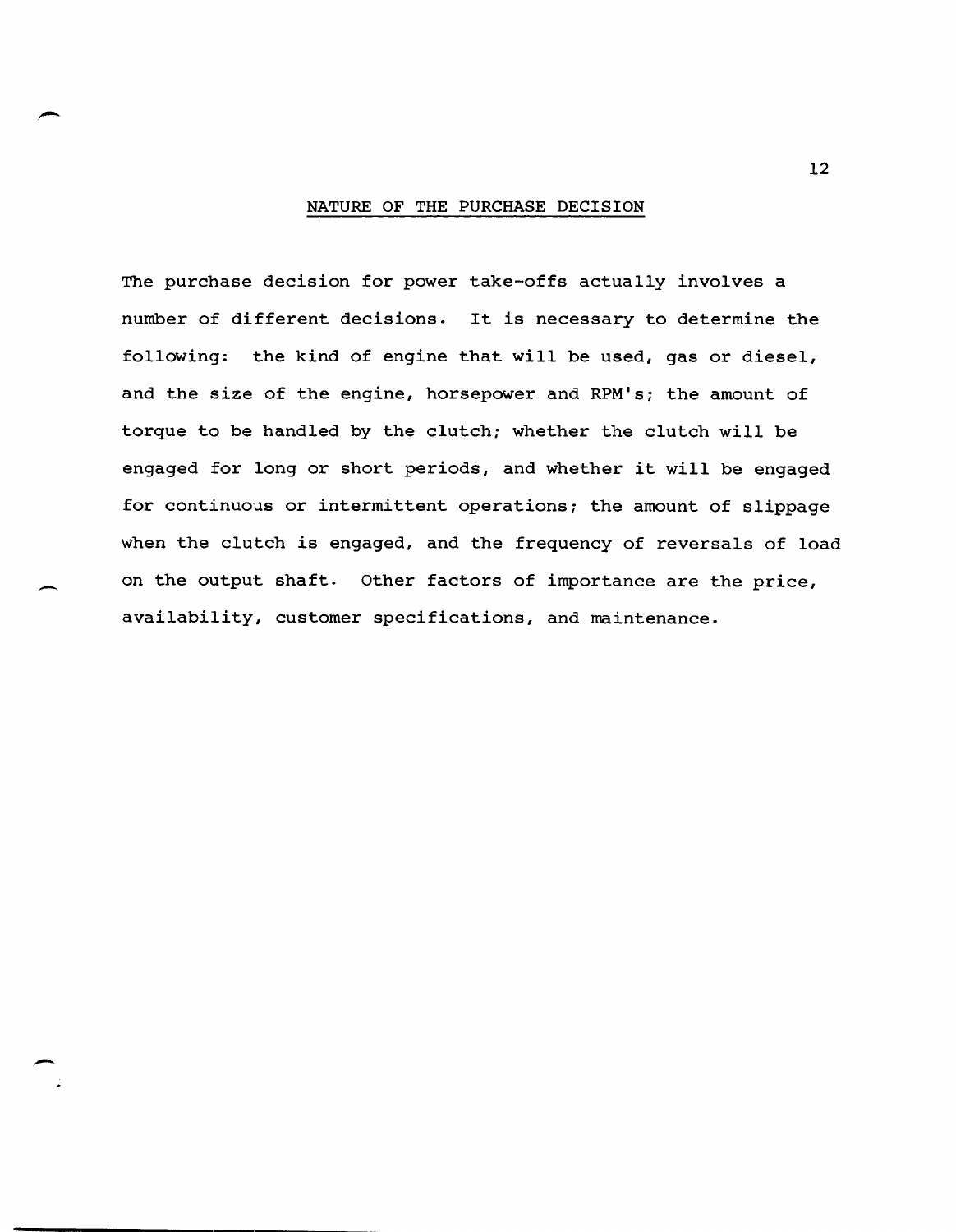#### STRENGTHS/WEAKNESSES

-

-

-

Strengths: The power take-off market is attractive to Warner Gear for a number of reasons.

- 1. The power take-off that we have designed has many features making it superior to competitors. With one model, the Warner Gear PTO can handle applications presently requiring a 6 1/2", 7 1/2", 8", 10", or 11 1/2" model. This is quite a cost reduction in carrying costs for prospective customers. Because the clutches are saturated with oil, they will wear much longer than standard dry clutches. The pressure lube system and self-adjusting clutches greatly simplify and reduce the cost of maintenance. The Warner Gear power take-off is remotely actuated providing for a wider and more flexible range of applications.
- 2. Muncie Power Products, the initiator of our interest in this market, has agreed to share tooling costs with Warner Gear. They have a need for four to five thousand units a year for the on-road vehicle market segment. Muncie Power has an excellent distribution network, so this is a real plus to have them working with us.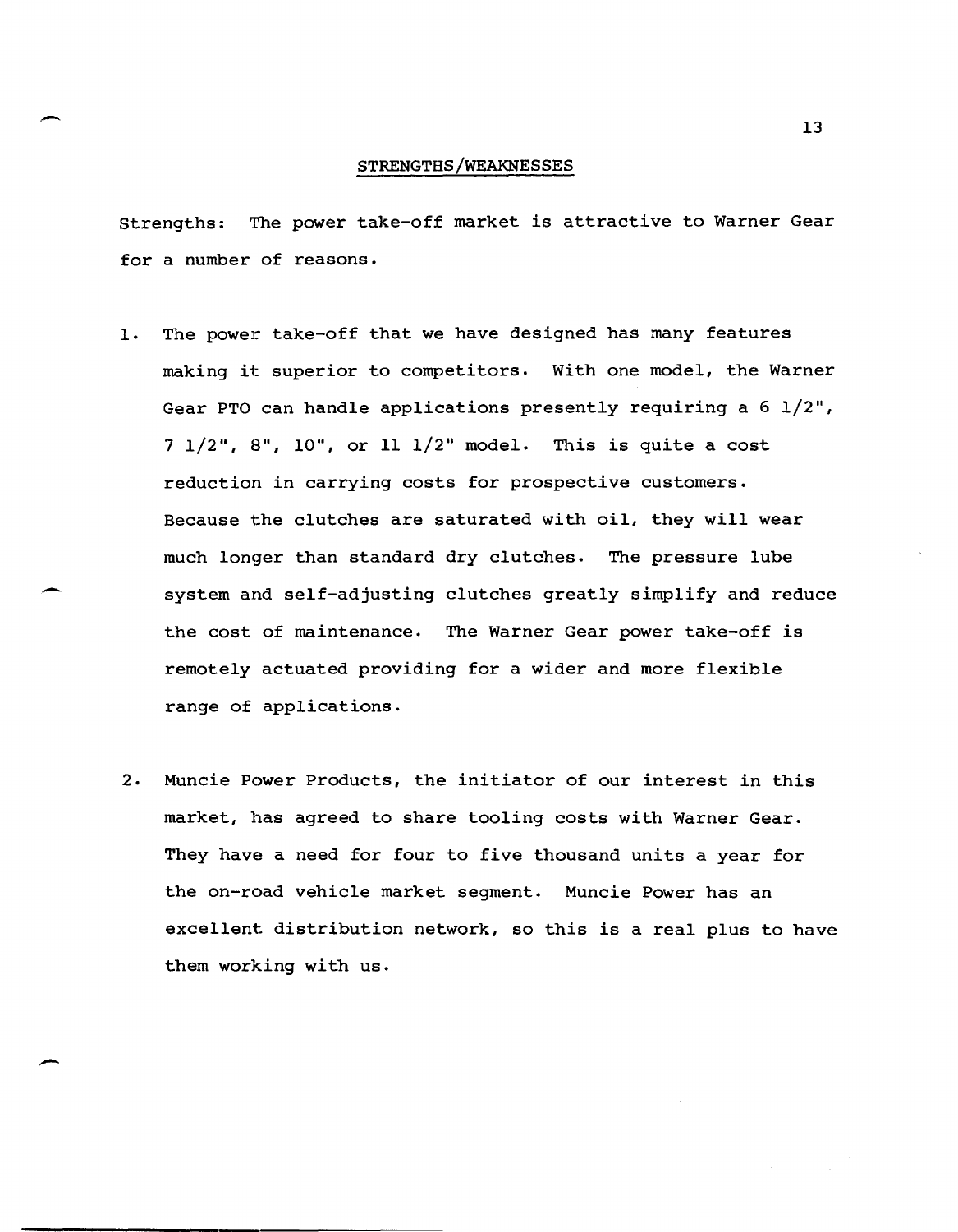#### STRENGTHS/WEAKNESSES (Continued)

- 3. We currently have underutilized facilities at the Auburn plant. They have the capabilities to handle the manufacturing of the power take-off. By entering this market, we will be giving them considerable business.
- 4. There are many parts in the power take-off that are common with Muncie components. It would only be necessary for Warner Gear to purchase approximately five parts in order to manufacture the power take-off.

Weaknesses: There are two main weaknesses that Warner Gear has in entering the power take-off market.

- 1. This is a new market for Warner Gear. This, in itself, is a risk for any business. Warner Gear would have to be willing to devote time and personnel to this new area of business in order to make it successful.
- 2. Warner Gear does not have an established distribution network. There must be a way to get the product to the customer. This is a very important obstacle which needs to be removed.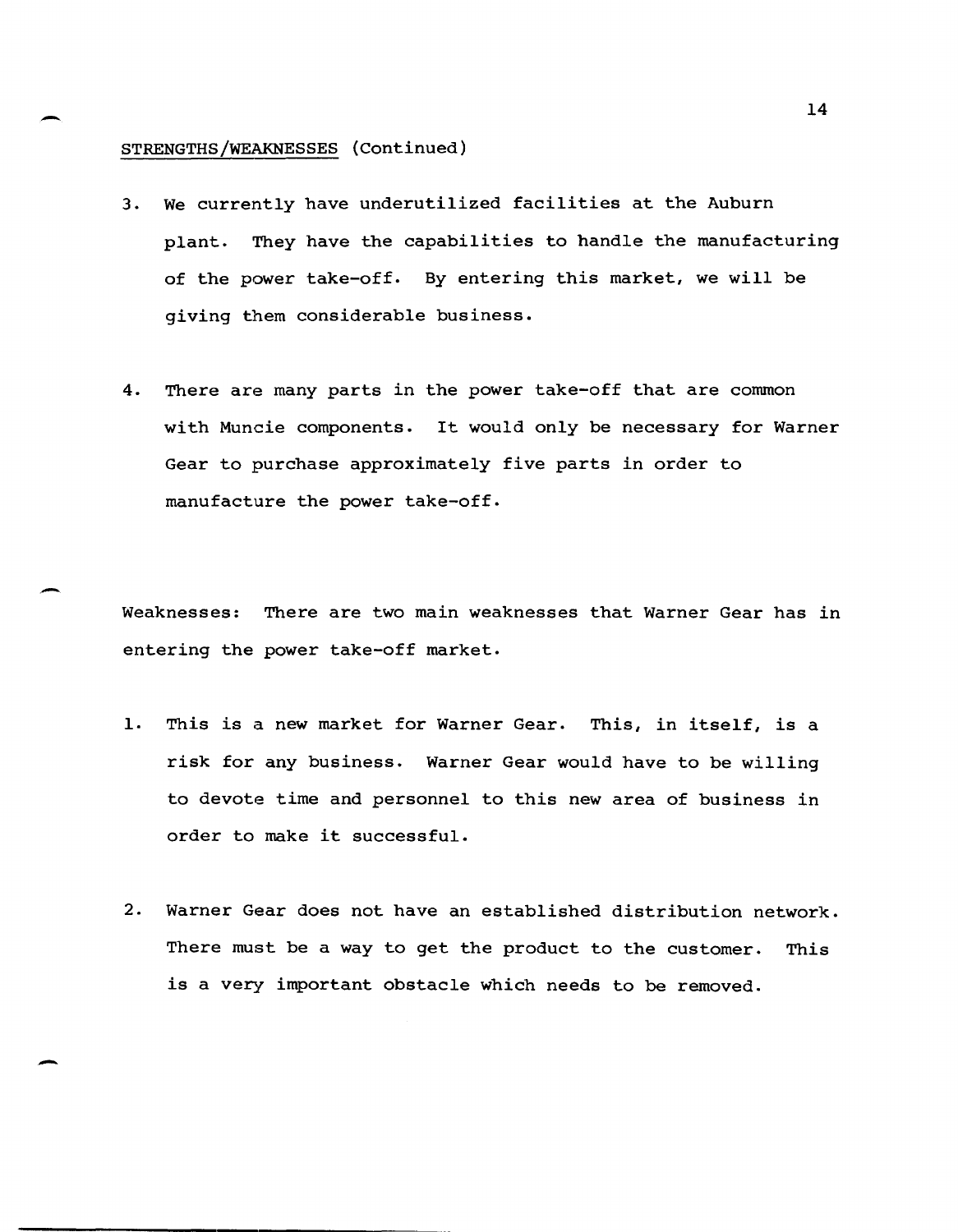#### CONCLUSIONS AND RECOMMENDATIONS

To summarize the findings on power take-offs:

-

-

-

- 1. The total power take-off industry in the U.S. totaled an estimated \$20 million, 33,000 units, in the recession year 1981. Twin Disc lead the industry with \$10 million in sales, an estimated 17,000 units. Rockford Divison was in second place with \$8 million in sales, an estimated 14,000 units. Captive manufacturers such as Minneapolis Moline, picked up the slack.
- 2. Twin Disc has models ranging from a 6-1/2" clutch to a 21" clutch with single, double, or triple plates. Rockford has models in the same varieties as Twin Disc, but they also offer side-load and straight-load models. Our one model will be able to act as a substitute for any of the 6 1/2" to II" models.
- 3. Major markets for power take-offs are agriculture, industrial and off-highway vehicles, oilfields, on-road vehicles, and marine.
- 4. The Warner Gear power take-off has five wet clutches with an option for seven. It has a pressure lube system which reduces maintenance and promotes durability. One model can accommodate wide varieties of torque up to 340 Ib-ft.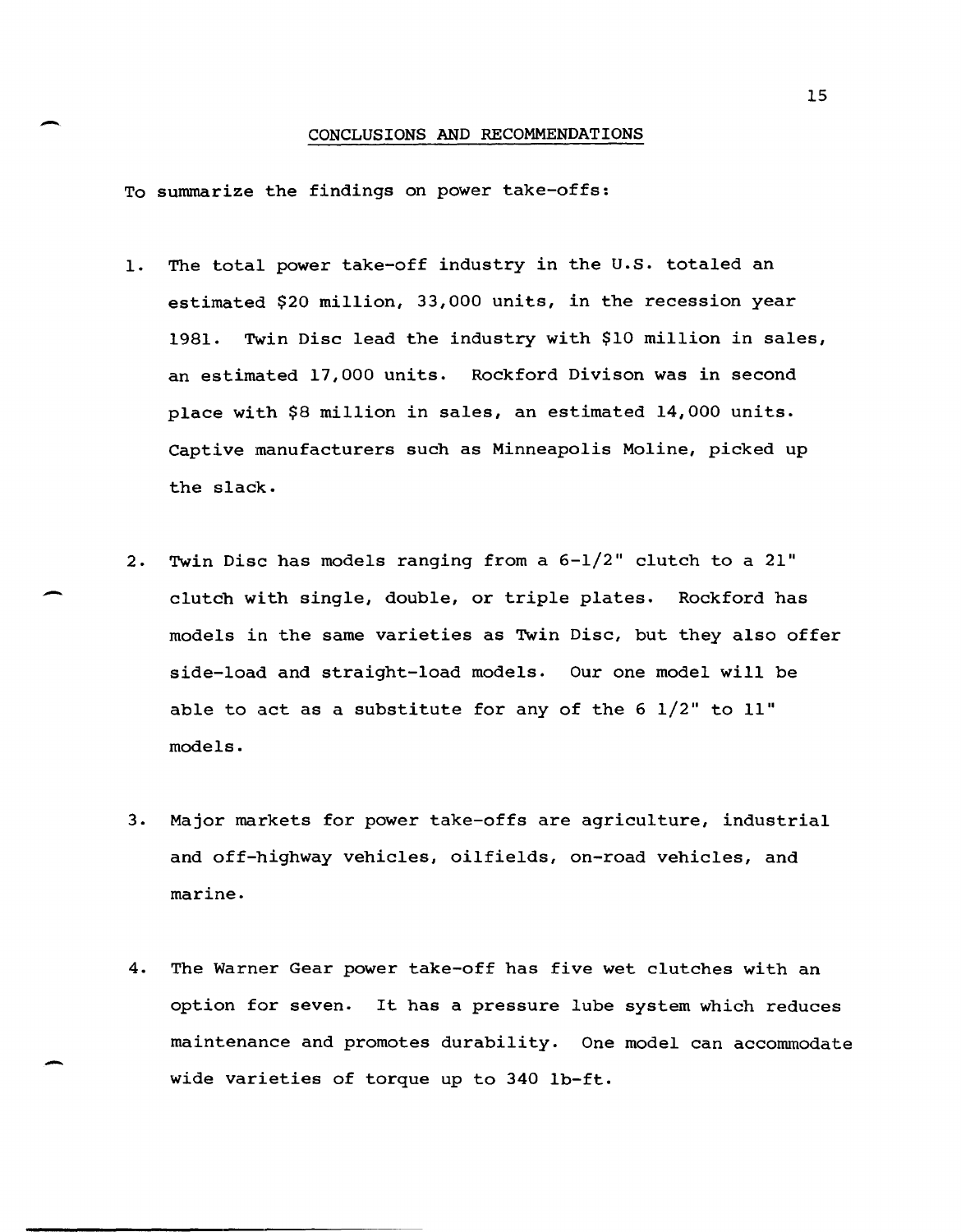#### CONCLUSIONS AND RECOMMENDATIONS (Continued)

-

-

-

5. After technical questions are answered concerning applications, the nature of the purchase decision rests on availability, customer specifications, maintenance, and price. Price is apparently the attention-getting, overriding factor.

We plan to concentrate on pumping applications in the oil field, agricultural (irrigation), and on-road vehicle markets. We will also be able to concentrate on marine applications.

Our distribution network for pumping applications in the oil field, agricultural, and on-road vehicle markets will be through major OEM's, such as Ford Industrial Engines, Detroit Diesel Allison, Caterpillar, and Arrow Specialty Company. For marine applications, we will be able to utilize our marine distributors.

Our pricing structure must be noticeably competitive with Twin Disc and Rockford since this is what will gain most attention. Presently, distributors receive approximately a 30% discount from list prices, while OEM's are given approximately a 43% discount. Based on the pricing information we have gathered (see Appendix D), we plan to be similar in price with the 6  $1/2$ ", 7  $1/2$ ", and 8" models but very competitive as we move towards the 10" and 11 1/2" models.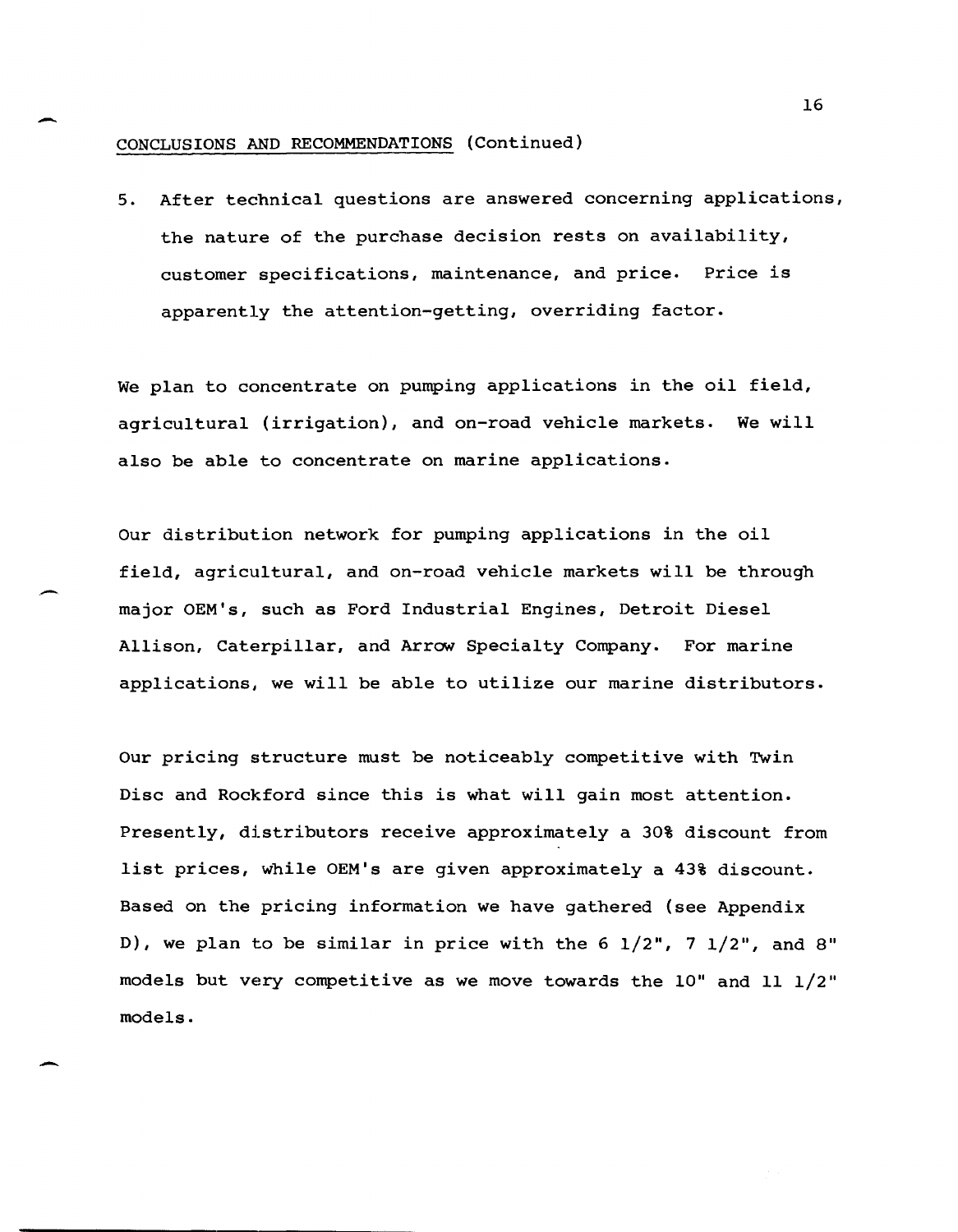#### APPENDIX A

#### CONTACT RESPONSES

#### Arrow Specialty Company, Tulsa, OK

-

-

-

Twin Disc is standard on all engines we sell, and we sold 6,500 engines in 1981, mostly to be used in oil fields. Our largest selling unit uses the 10" clutch PTO. The majority of our sales come from Oklahoma and Texas.

#### Caterpillar Tractor, Peoria, IL

We use some Twin Disc PTO's, some Rockford PTO's, and we design some of our own. We use them mainly for fishing boat applications. We sell better than 1,000 a year of the 8" single plate clutch and the 11" PTO.

#### Cummins Sales & Service (Perkins Distributor), Arlington, TX

We use Twin Disc 7-1/2", 10", and 11". We sell about 500 a year for application with pumps, irrigation wells, etc. You name it, we can put a PTO on it. We buy Twin Disc over Rockford, because Rockford offers side-load and straight-load making it necessary to carry more in stock.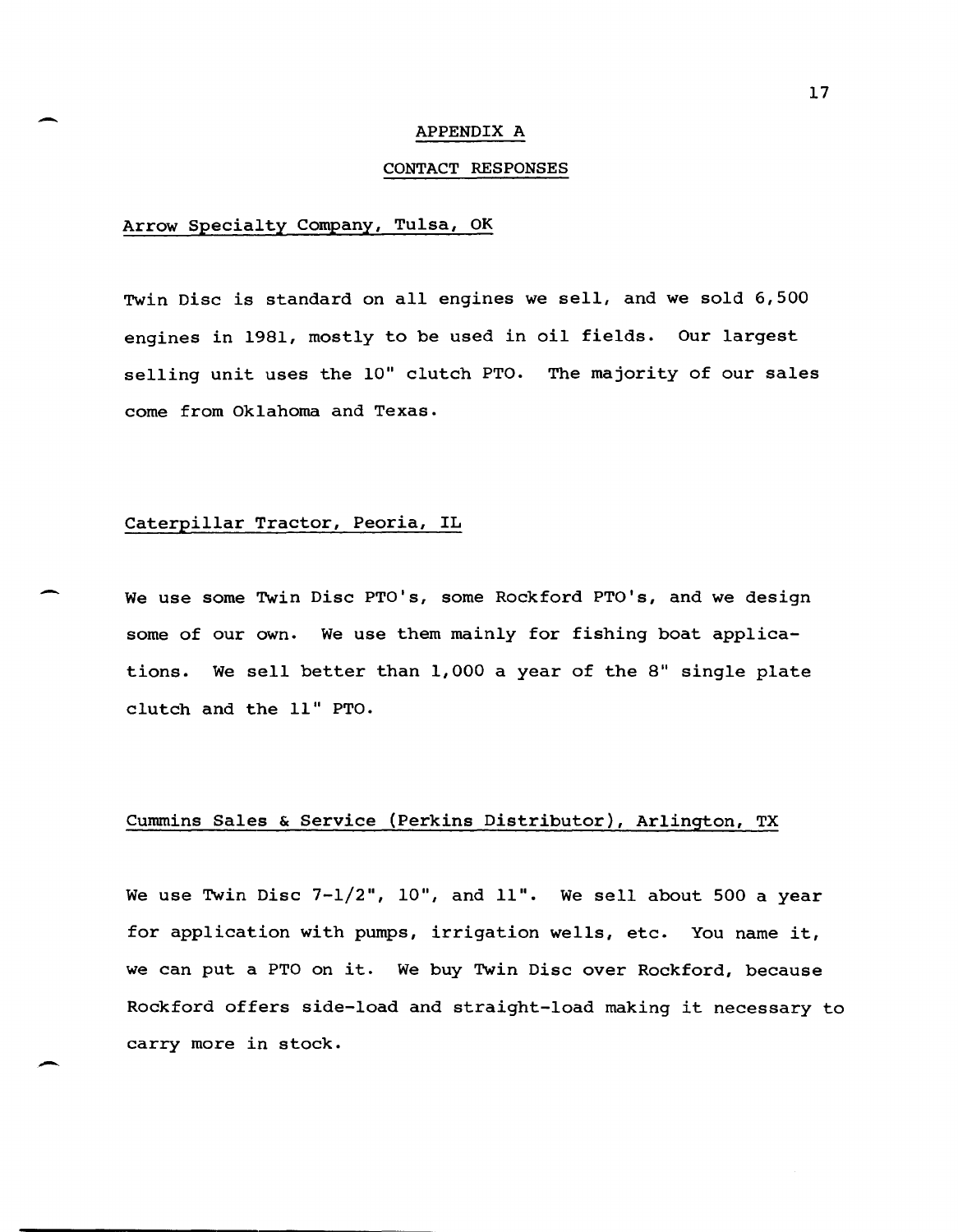#### Cummins Sales & Service (Perkins Distributor), Houston, TX

We use less than 50 a year of Twin Disc 7-1/2" clutch PTO.

#### Deere, Moline, IL

,,-

-

We use Rockford power take-off from 10" to 14" for applications on irrigation wells, saw mills, fire pumps, and drum mixers. We sell through distributors, so we don't know what our distributors buy direct. We sell directly about 1,200 a year of the 10" power take-off.

#### Delta Irrigation Company (Perkins Distributor), Memphis, TN

We sell mostly to farmers for irrigation systems. We do business with the smallest farmer to the largest contractor. We sell Rockford PTO's--approximately 100 to 200 last year. We would like to see a pamphlet when you have more information. I am definitely interested, especially if it's cheaper.

#### Detroit Diesel, Detroit, MI

We sell directly about 1,000 PTO's a year from either Twin Disc or Rockford. Many are handled through our distributors, but I don't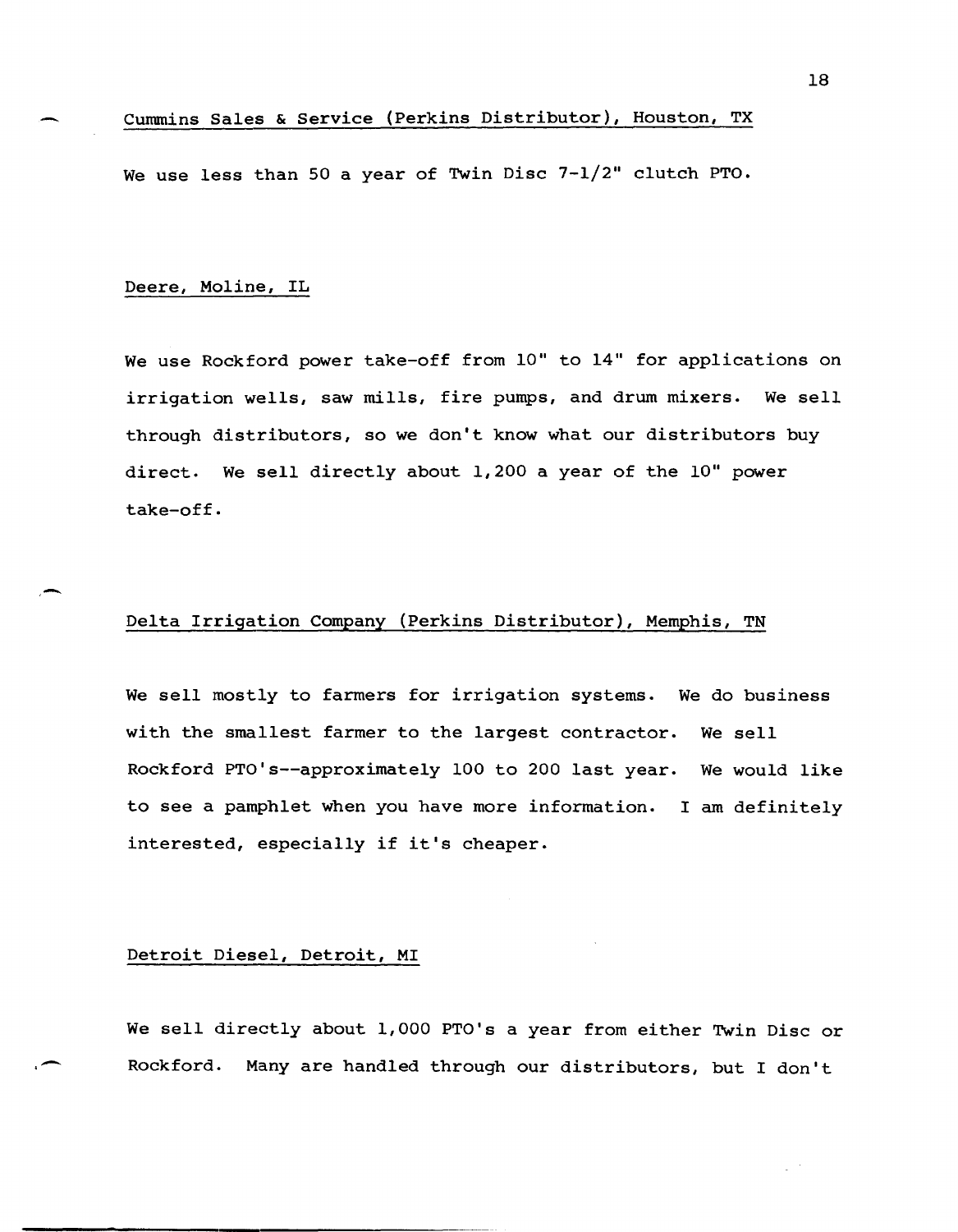know how many. We use the 8" single plate and the  $11-1/2$ " single and double plate front-mounted PTO's for marine applications. For example, they may be used to drive a pump. We also use the 10" PTO for rear-mounted applications.

#### Deutz, Atlanta, GA

-

 $\overline{\phantom{0}}$ 

We use Rockford and Twin Disc. In the past, we used them mainly for irrigation applications. We no longer buy them direct, but our distributors do sell them. We use the 6-1/2", 8", 10", and  $11 - 1/2$ ".

#### Diesel America, Inc. (Deutz Distributor), El Paso, TX

We are a Rockford distributor. Yearly we use about 15 of the 10" and about 50 of the 6-1/2" PTO's for irrigation applications.

#### Fairbanks-Morse, Rosco, IL

We manufacture about 1,000 engines for oil field applications. We don't use a power take-off or a clutch with the bell housing, but we mount an over-center clutch on the crankshaft. We receive a lot of complaints about these and would be very interested in talking with you.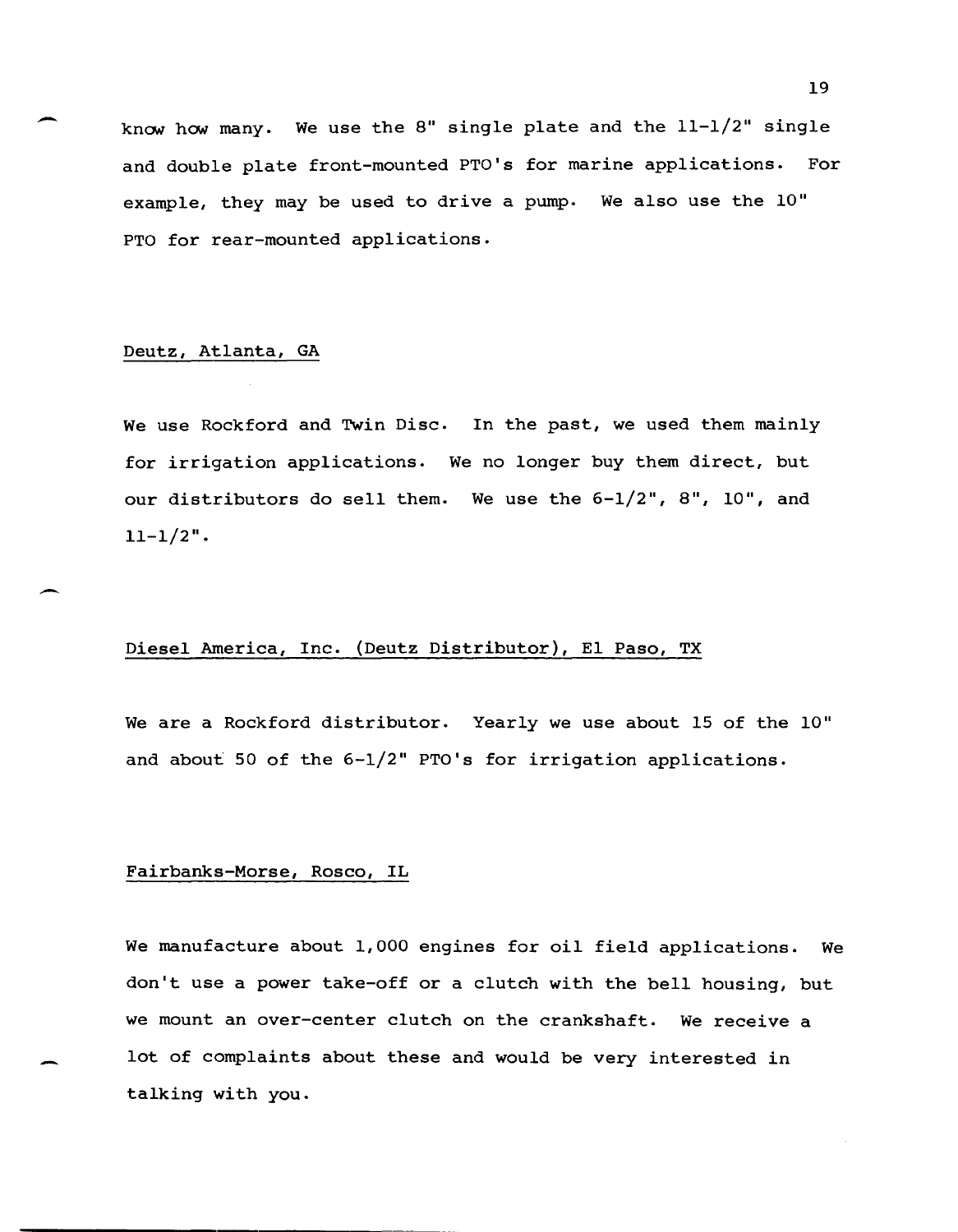#### Federal Gear Safeguard, Kendallville, IL

-

-

 $\overline{\phantom{0}}$ 

We buy 1,500 Twin Disc power take-offs of the  $11-1/2$ " single or double plate clutch. These are used strictly for industrial applications, such as on pavers, graders, cranes, power shovels, lumbering equipment, and mining equipment.

#### Ford Industrial Engines, Detroit, MI

We sell directly to our distributors 4,000-5,000 8", 10", and 11 1/2" Rockford PTO's per year for applications on chippers and pump drives. We especially like the care-free maintenance your design offers. We feel that it is this feature that will sell it. The biggest market for PTO's is irrigation, even though the chipper market is a good one. You could also sell it for use in trenchers; it would have to have large enough bearings to handle the load.

#### Funk Manufacturing, Coffeyville, KA

We do not use PTO's with a dry clutch. We buy about 3,000 units a year from Twin Disc or Rockford, according to availability, but we have the dry clutch replaced with a torque converter.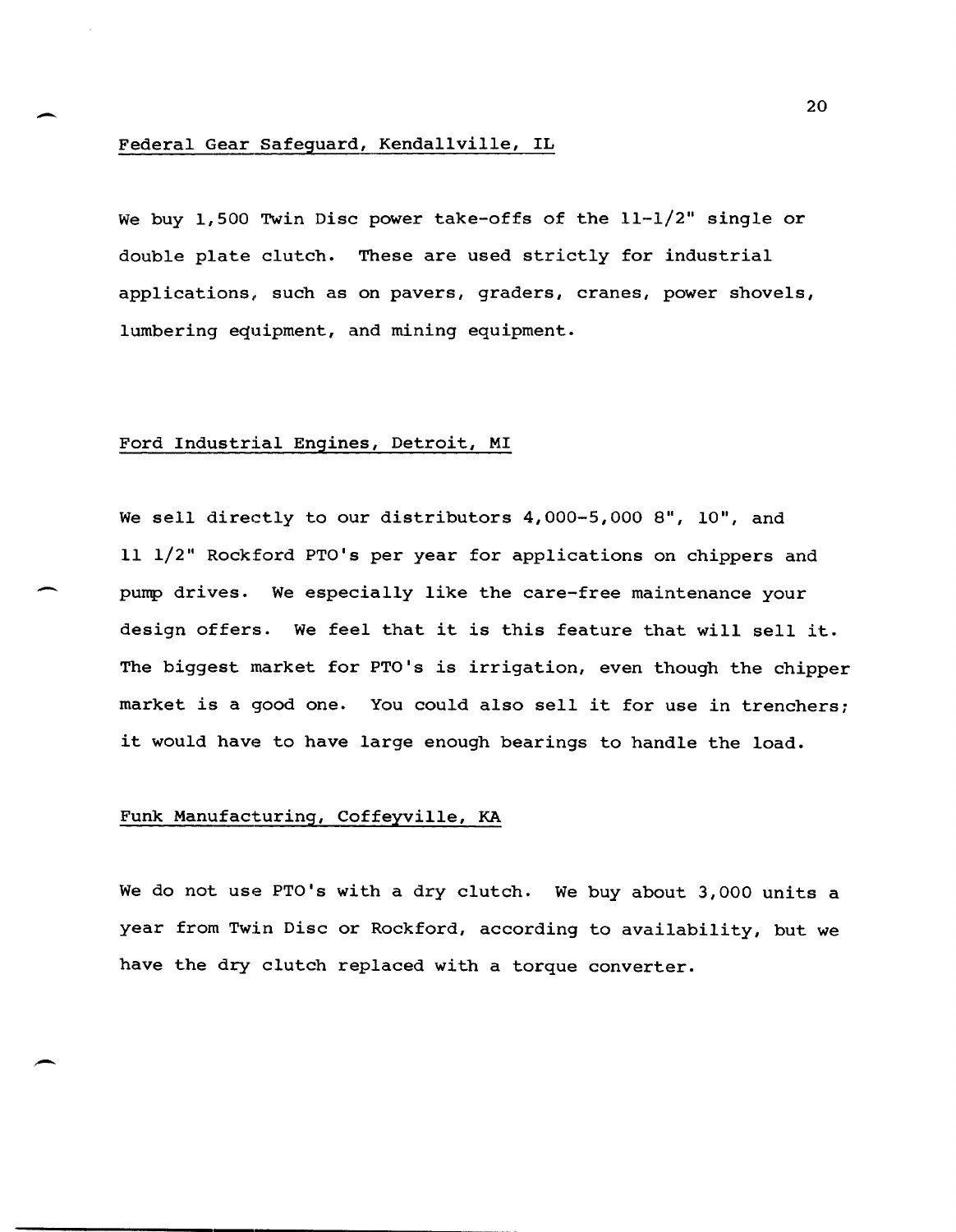#### General Diesel Sales & Service, Blue Grass, IA

We use about 200 a year of the 10" or 11-1/2" Twin Disc power take-offs, which we sell to construction equipment OEM's. We have just begun handling a Kabota engine which will range from 10-80 HP for industrial applications, and we need a power take-off for it.

#### International Harvester, Melrose Park, IL

We used to use Rockford or Twin Disc 7-1/2" to 14", three plate model PTO's for various industrial applications, including irrigation pumps. I would like to know if you make any new innovations.

#### Marco, Seattle, WA

-

-

-

We use dry clutches with the Twin Disc power take-off for use in boats in the fishing and oil industries. We use the 11-1/2" and 14" clutch size models, but I don't know how many.

#### Midwestern Power Products Co., (Perkins Distributor), Des Moines, IA

We sell about 25 a year of the Rockford 10" or 11-1/2" clutch PTO's. Twin Disc is too highly priced. We use them in agricultural applications for irrigation and standby units. I would like some literature when you get some.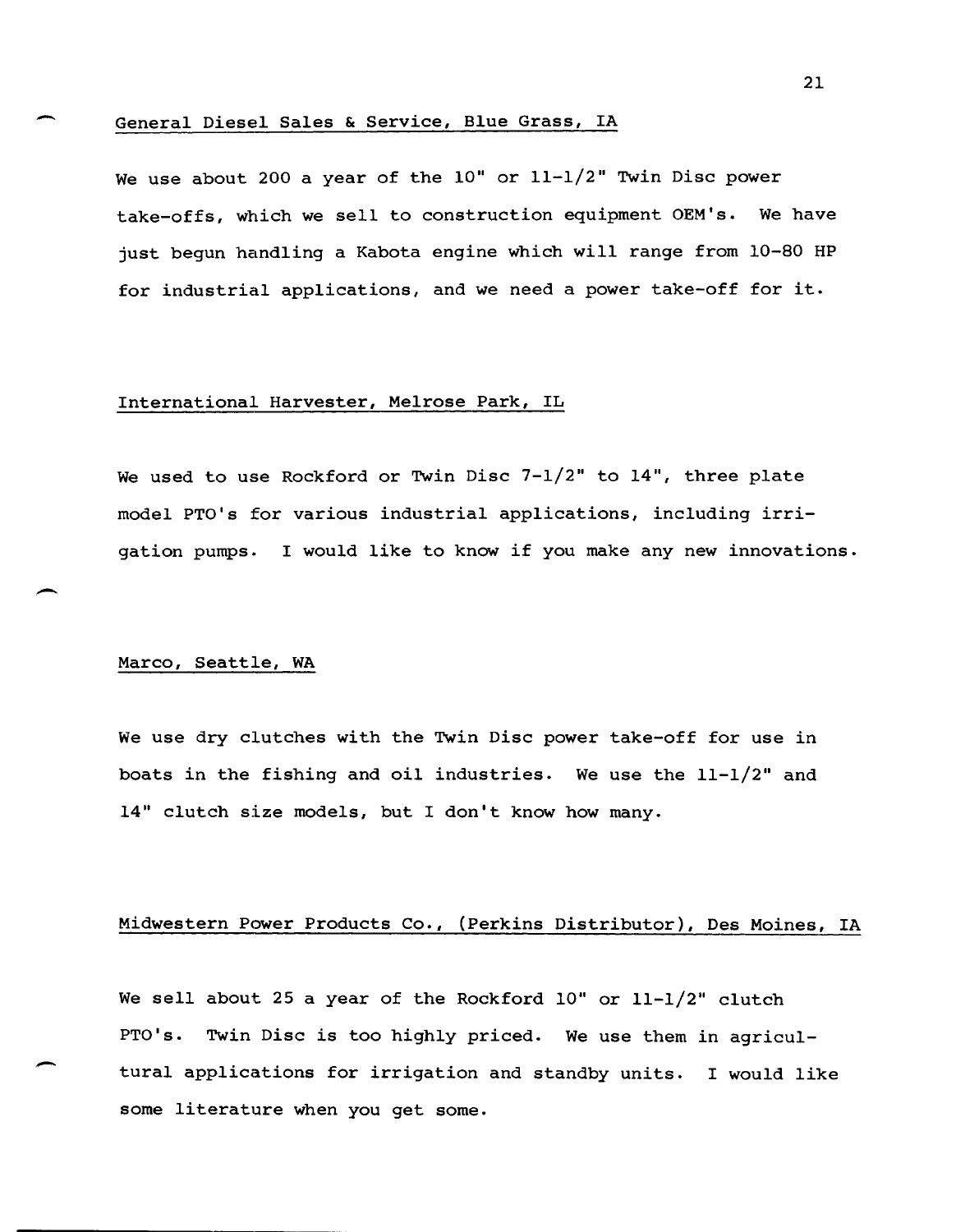# - <sup>22</sup> Minneapolis Moline, Russellville, AK

We buy clutches from Twin Disc but manufacture the PTO ourselves. We make the 14" double plate PTO, but we don't make more than 200 a year. I see an increasing need in the future for power takeoffs for farm irrigation systems and for oil field pump jacks.

#### NC Moline, (Perkins Distributor), Seattle, WA

We sell the  $7-1/2$ " and the  $11-1/2$ " for the smaller Perkins engines. They are mainly used for pump drives. We sell about ten power take-offs a year from either Twin Disc or Rockford.

#### Northern Diesel Company (Deutz), Seattle, WA

-

We use about 25 Twin Disc power take-offs a year from 6-1/2" to 18" for attachments to the rear of engines. They are used for mining gold or uranium, underwater pumping units, and irrigation systems.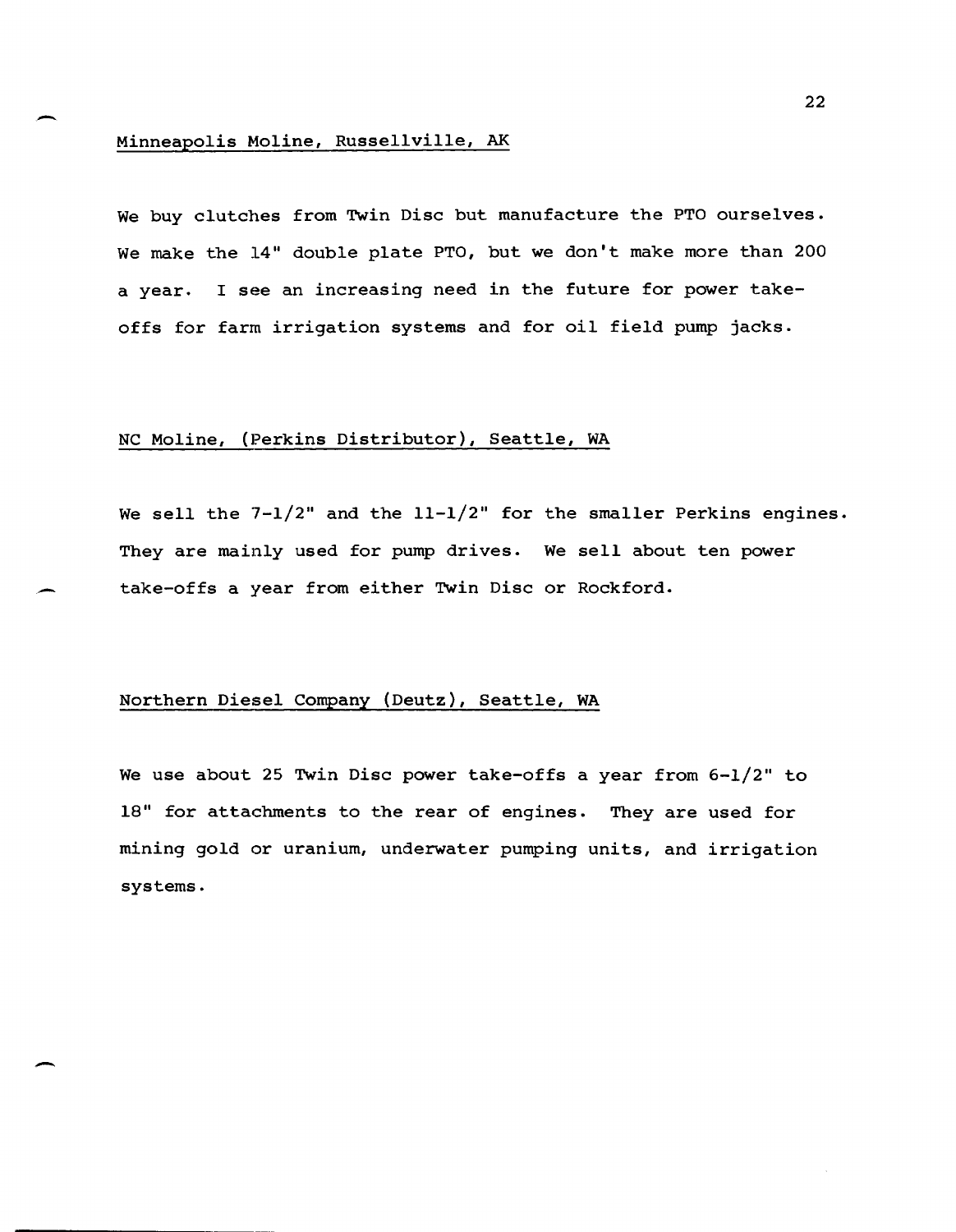#### Northern Lights Diesel Systems, Seattle, WA

We use the Twin Disc  $6-1/2$ " clutch PTO. We usually put one on about every fourth generator set we sell with a Lugger engine. I'd estimate that we sell over 100 PTO's a year.

#### Perkins Engines, Wayne, MI

.-

,-

We sell less than 500 power take-offs a year, either Rockford or Twin Disc. We use the  $7-1/2$ " and the  $11-1/2$ " clutch models. Some of our distributors are also Rockford or Twin Disc distributors, so I don't have any idea of what they're selling.

#### Waukesha Engines, Waukesha, WI

We use Twin Disc power take-offs in the 7-1/2", 10", II", and 14" clutch models. We use about 1,000 a year for applications in pumping, drilling, and irrigation systems. The 11-1/2" is used mainly for oil field pump jacks.

#### White Engines, Canton, OH

We use about 300 10" power take-offs a year from Twin Disc or Rockford, depending upon the availability, price, and customer specifications. They are used for irrigation systems and pumps.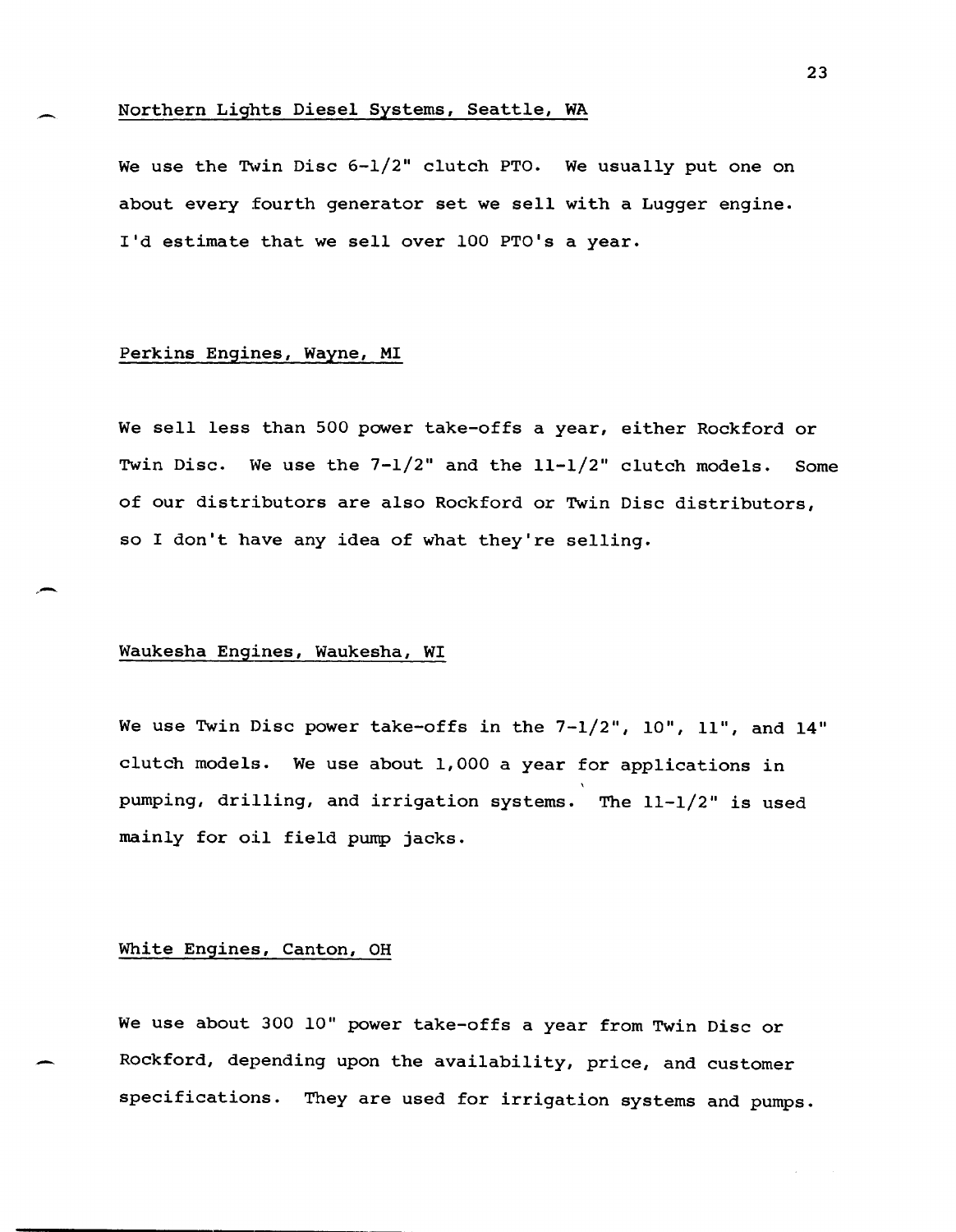# Appendix B

# Rockford Unit Sales of 8" PTO--1980

| 1978 | 1979<br>_______ | 1980<br>_________ |  |  |
|------|-----------------|-------------------|--|--|
|      |                 |                   |  |  |
| 1922 | 1119            | 698               |  |  |

-

-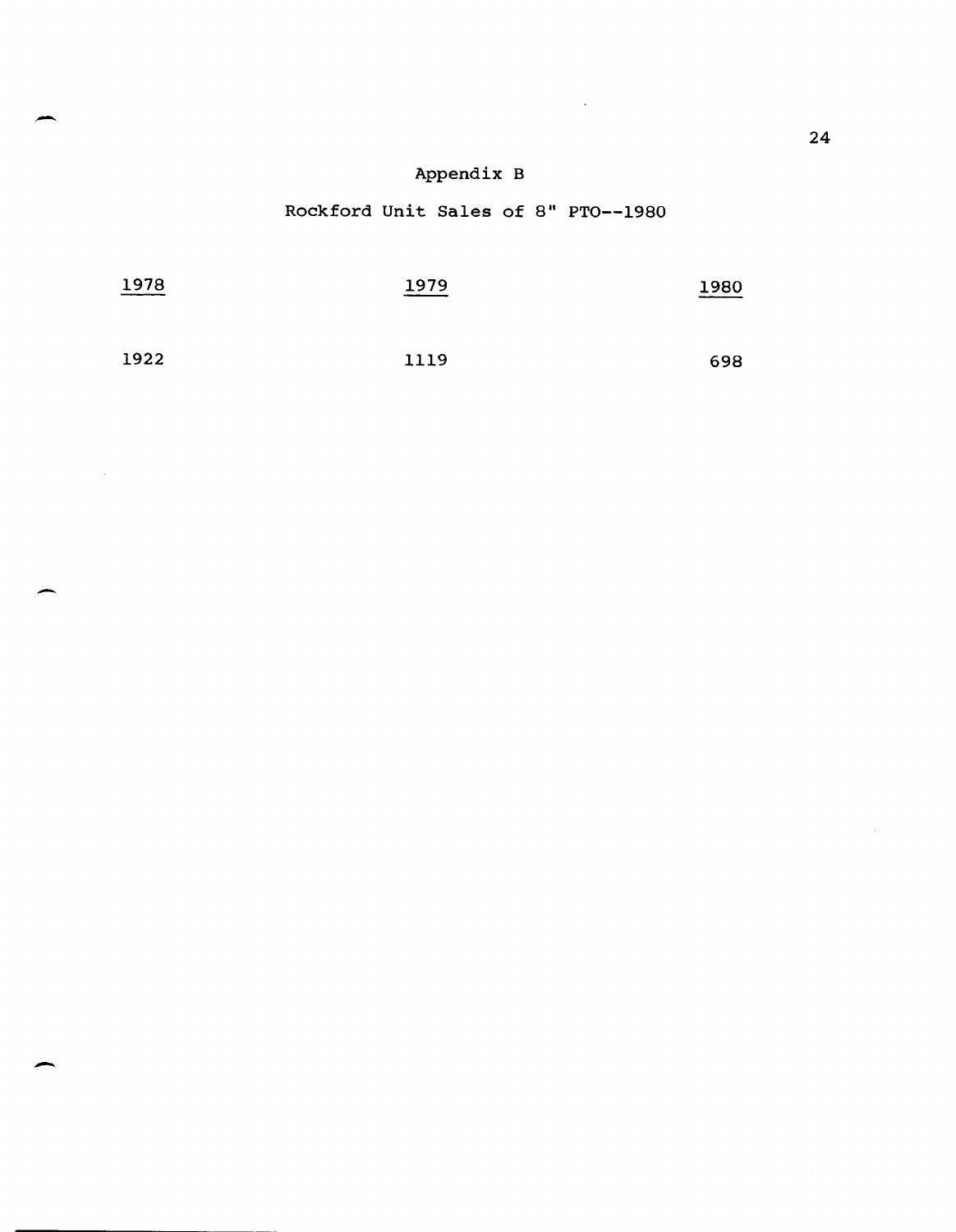## APPENDIX C

Sample of Power Takeoff Purchases by Clutch Size--1981

|                         | $6 - 1/2$ " | $7 - 1/2$ " | 8"  | 10"          | $11 - 1/2$ " | 14" | Total        |
|-------------------------|-------------|-------------|-----|--------------|--------------|-----|--------------|
| Arrow Specialty         |             | 1,300       |     | 3,575        | 650          | 975 | 6,500        |
| Caterpillar             |             |             | 500 |              | 500          |     | 1,000        |
| Cummins Sales & Svc.    |             |             |     |              |              |     |              |
| Arlington, Texas        |             | 170         |     | 170          | 170          |     | 510          |
| Cummins S & S           |             |             |     |              |              |     |              |
| Houston, Texas          |             | 50          |     |              |              |     | 50           |
| Deere                   |             |             |     | 1,200        |              |     | 1,200        |
| Delta Irrigation        |             | 50          | 50  | 50           | 50           |     | 200          |
| Detroit Diesel          |             |             | 500 |              | 500          |     | 1,000        |
| Diesel America, Inc.    | 50          |             |     | 15           |              |     | 65           |
| Ford                    |             |             |     | 4,500        |              |     | 4,500        |
| General Diesel S & S    |             |             |     | 100          | 100          |     | 200          |
| Midwestern Power Prods. |             |             |     | 15           | 15           |     | 30           |
| Federal Gear Safeguard  |             |             |     |              | 1,500        |     | 1,500        |
| NC Marine               |             | 5           |     |              | 5            |     | 10           |
| Northern Diesel         | 5           |             | 5   |              | 5            |     | 15           |
| Perkins                 |             | 250         |     |              | 250          |     | 500          |
| Romine Industries       |             |             |     | 150          |              |     | 150          |
| Waukesha                |             | 347         |     | 131          | 418          | 26  | 922          |
| White                   |             |             |     | 300          |              |     | 300          |
| Total                   | 55          | 2,172       |     | 1,055 10,206 | 4,163        |     | 1,001 18,652 |
| Distribution %          | $\cdot$ 3   | 12          |     | 5.7<br>55    | 22           | 5   | 100          |

-

m.